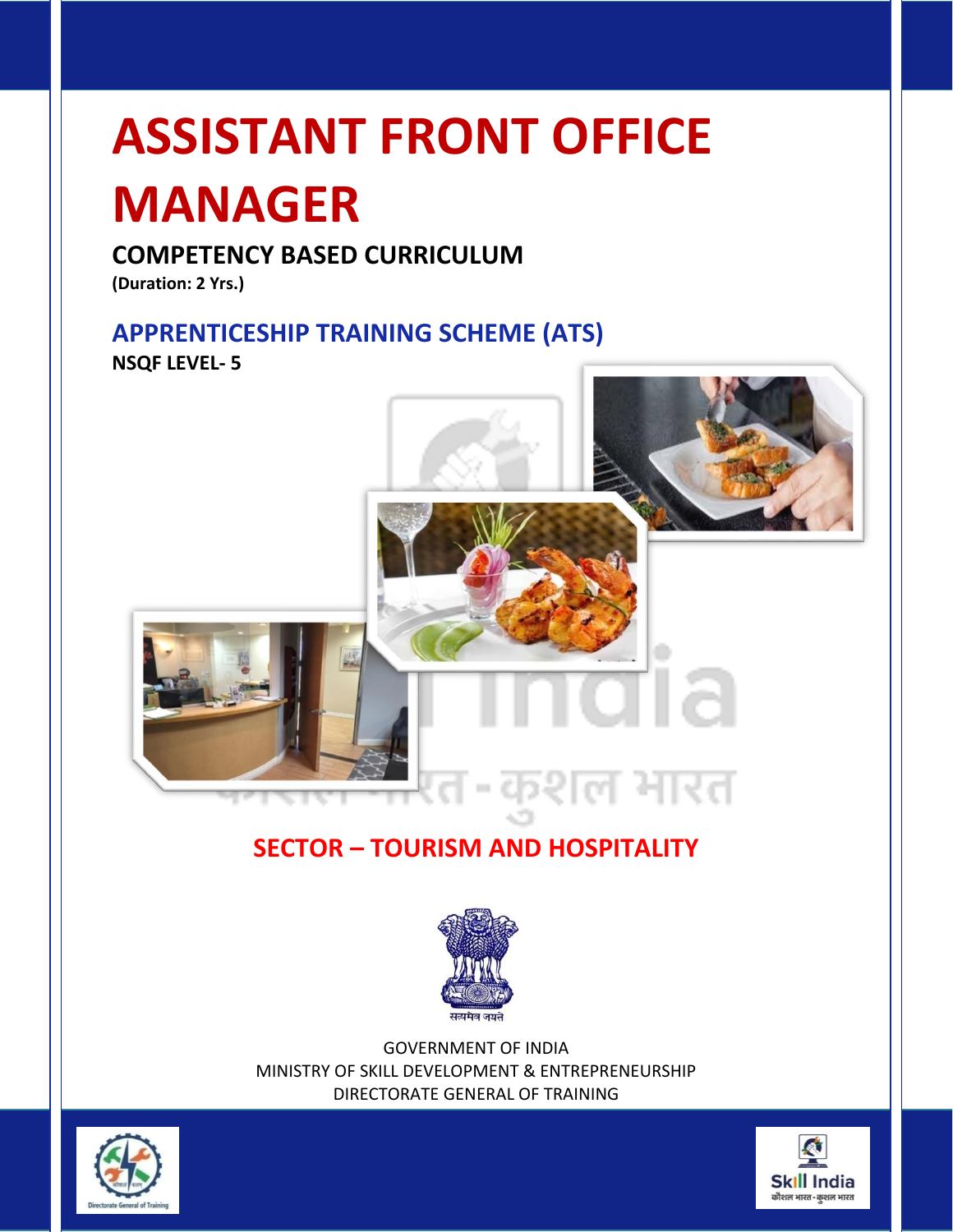# **ASSISTANT FRONT OFFICE MANAGER**

**(Revised in 2018)**

**APPRENTICESHIP TRAINING SCHEME (ATS)**

# **NSQF LEVEL - 5**<br> **1** Sk कौशल भारत-कुशल भारत

Developed By

Ministry of Skill Development and Entrepreneurship Directorate General of Training **CENTRAL STAFF TRAINING AND RESEARCH INSTITUTE** EN-81, Sector-V, Salt Lake City, Kolkata – 700 091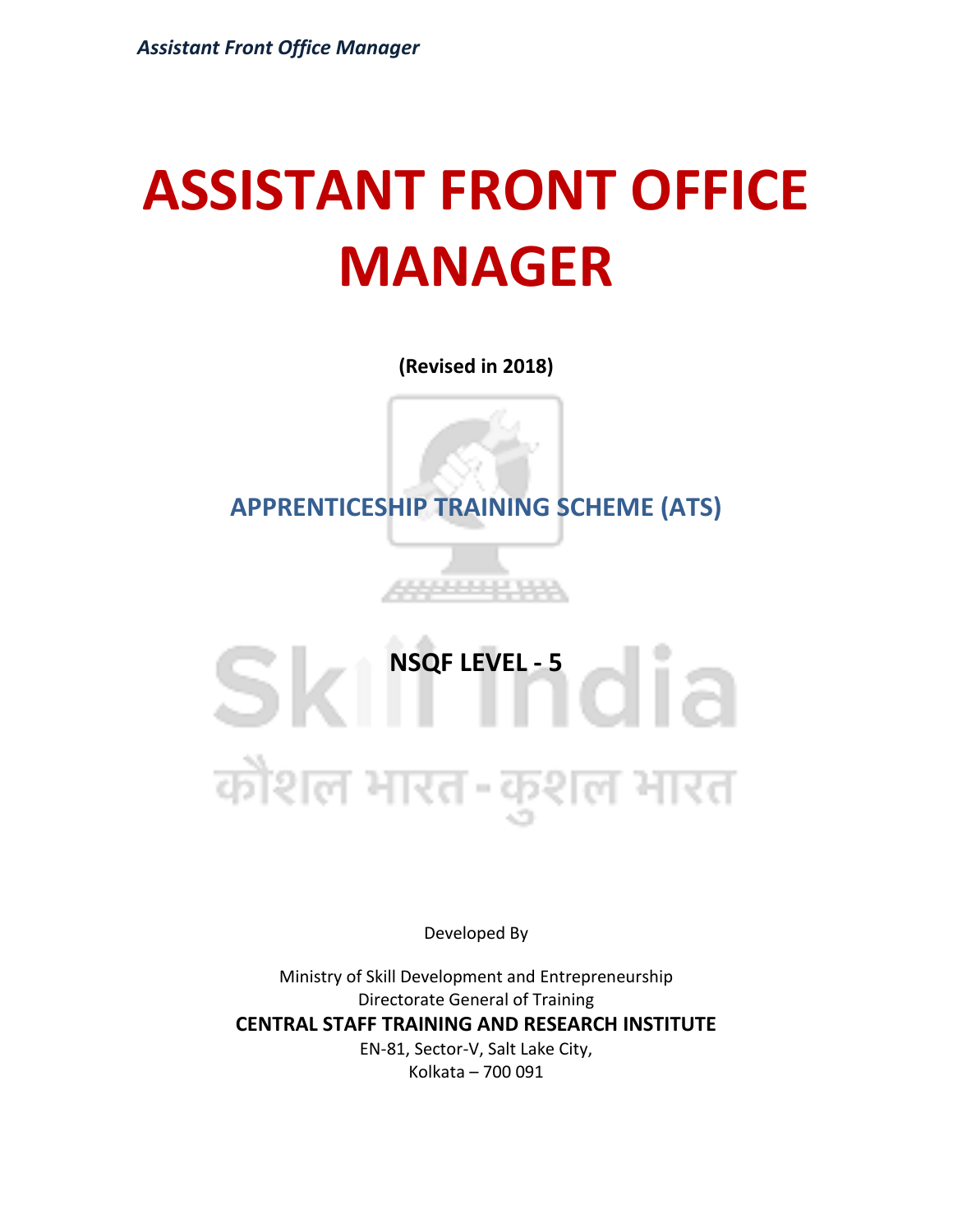The DGT sincerely expresses appreciation for the contribution of the Industry, State Directorate, Trade Experts and all others who contributed in revising the curriculum.

Special acknowledgement is extended by DGT to the following expert members who had contributed immensely in this curriculum.

| SI. | <b>Name &amp; Designation</b>      | Organization                       | <b>Expert Group</b> |
|-----|------------------------------------|------------------------------------|---------------------|
| No. | Sh./Mr./Ms.                        |                                    | <b>Designation</b>  |
| 1.  | Shri Gaurish Dhond, IMC            | Proprietor, Hotel Monoshanti,      | Chairman            |
|     | Chairman                           | Panaji, Goa                        |                     |
| 2.  | Shri Aleixo F da Costa, Director   | Directorate of Craftsmen Training, | Member              |
|     |                                    | Goa                                |                     |
| 3.  | Shri Rajesh P Lolayekar, Asstt.    | Directorate of Craftsmen Training, | Member              |
|     | Director                           | Goa                                |                     |
| 4.  | Shri R.S. Siddarkar, Principal     | ITI., Panaji, Goa                  | Member              |
| 5.  | Shri Sailesh Sanzgiri, Managing    | Alcon Group of Hotels              | Member              |
|     | Director                           |                                    |                     |
| 6.  | Shri Ajay Vyas, Executive          | Taj Group of Hotels, Fort          | Member              |
|     |                                    | Aguada Beach Resort, Panaji, Goa   |                     |
| 7.  | Shri Dennis D'Costa, Front         | Taj Group of Hotels, Fort          | Member              |
|     | <b>Office Manager</b>              | Aguada Beach Resort,               |                     |
|     |                                    | Panaji, Goa                        |                     |
| 8.  | Shri Rahul Kulshrestha,            | Sun-N-Sand Hotel, Panaji, Goa      | Member              |
|     | Executive                          |                                    |                     |
| 9.  | Shri L.K. Mukherjee, Deputy        | C.S.T.A.R.I. Kolkata               | Member              |
|     | Director                           |                                    |                     |
| 10. | Shri S.B. Sardar, Training Officer | C.S.T.A.R.I. Kolkata               | Member              |
|     |                                    |                                    |                     |
| 11. | Shri R.N. Manna, Training          | C.S.T.A.R.I. Kolkata               | Member              |
|     | Officer                            |                                    |                     |

**Co-ordinator for the course:** Shri S.D. Lahiri Director C.S.T.A.R.I. Kolkata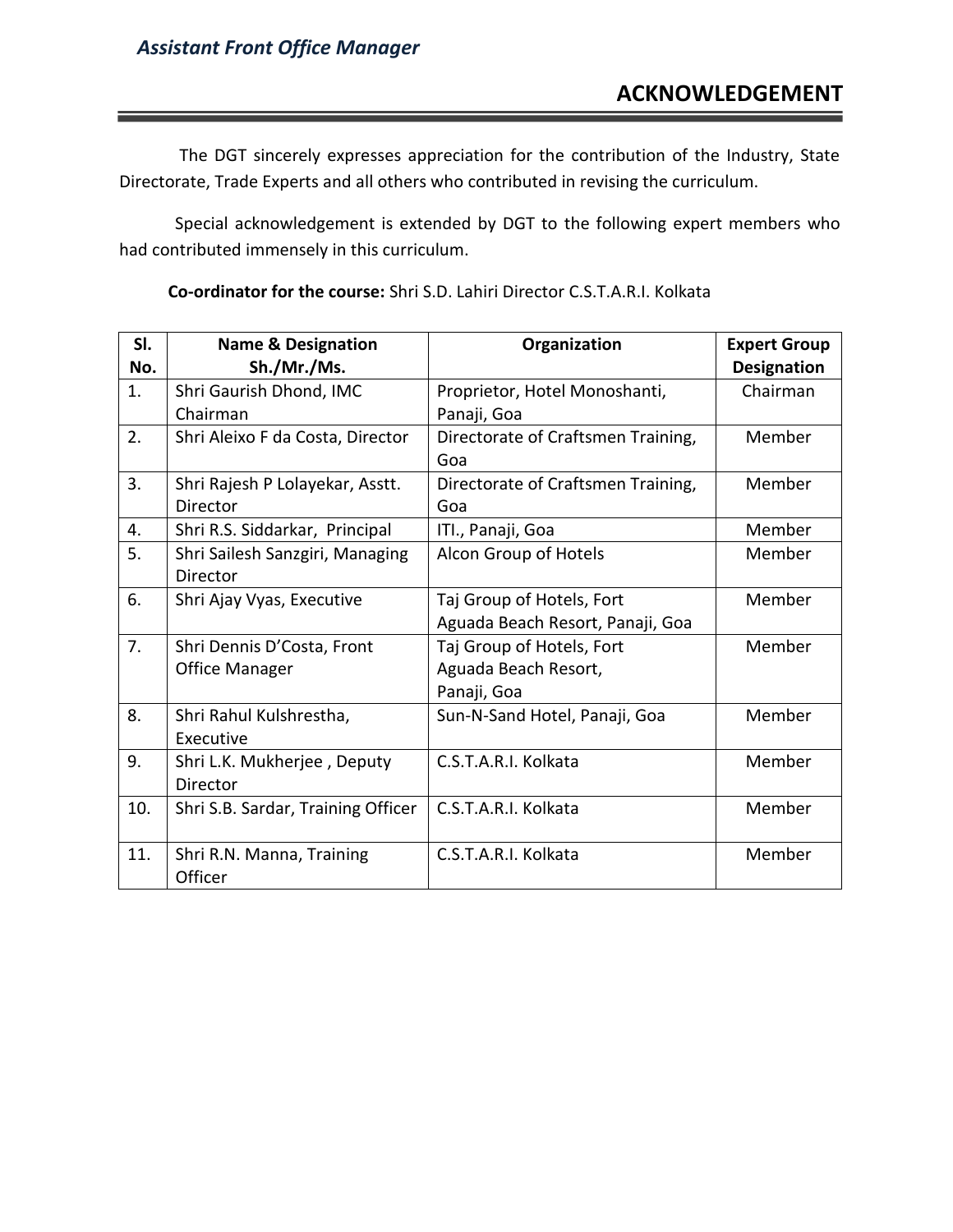| SI.<br>No. | <b>Topics</b>                                               | Page No.  |
|------------|-------------------------------------------------------------|-----------|
| 1.         | Background                                                  | $1 - 2$   |
| 2.         | <b>Training System</b>                                      | $3 - 7$   |
| 3.         | Job Role                                                    | 8         |
| 4.         | <b>NSQF Level Compliance</b>                                | 9         |
| 5.         | <b>General Information</b>                                  | 10        |
| 6.         | <b>Learning Outcome</b>                                     | $11 - 12$ |
| 7.         | Learning Outcome with Assessment Criteria                   |           |
| 8.         | Syllabus                                                    | $15 - 16$ |
| 9.         | Syllabus - Core Skill                                       | 17-20     |
|            | 9.1 Core Skill - Employability Skill                        |           |
| 10.        | Details of Competencies (On-Job Training)                   |           |
| 11.        | List of Trade Tools & Equipment Basic Training - Annexure I |           |
| 12.        | Format for Internal Assessment - Annexure II                | 24        |

कौशल भारत-कुशल भारत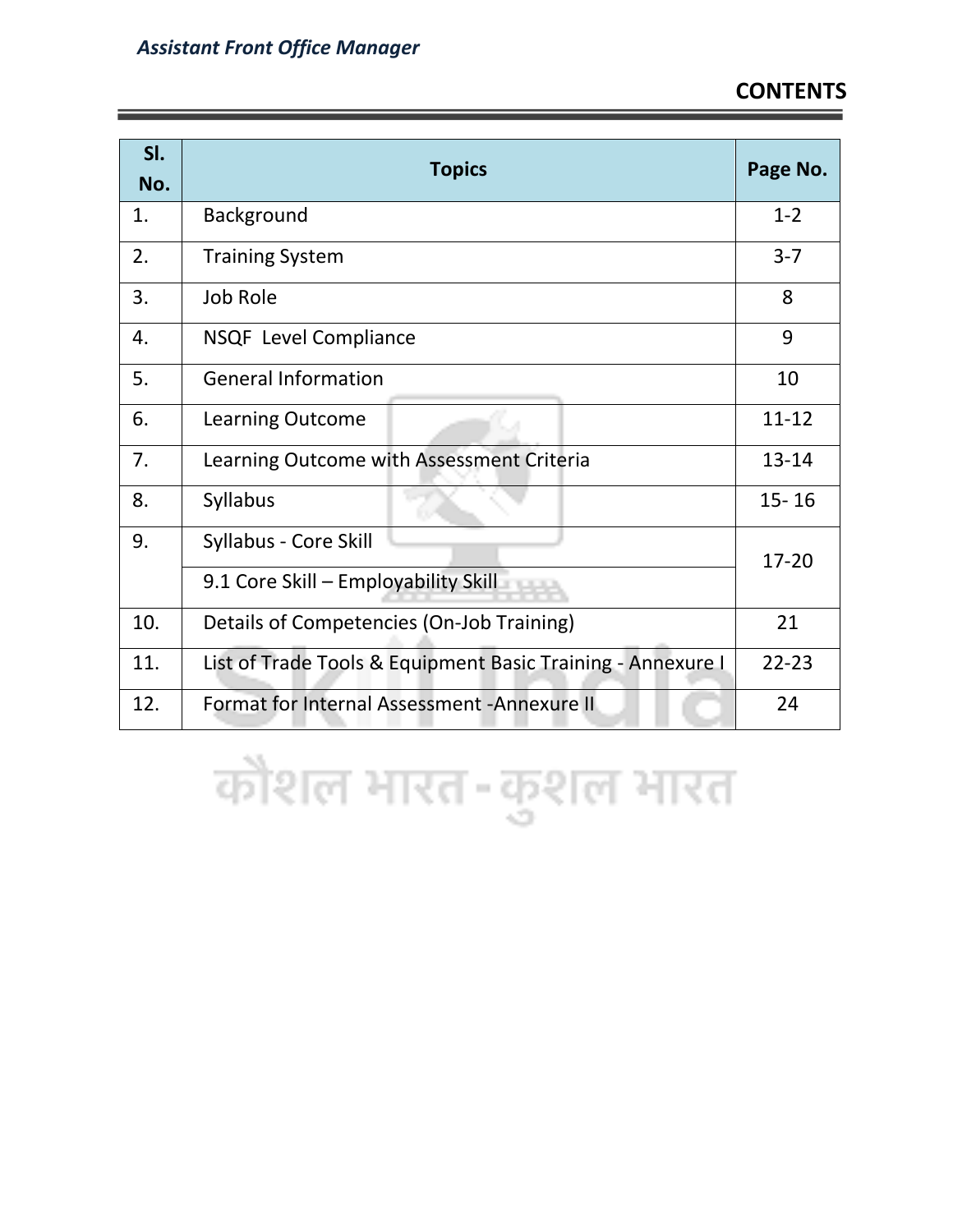#### **1.1 Apprenticeship Training Scheme under Apprentice Act 1961**

The Apprentices Act, 1961 was enacted with the objective of regulating the programme of training of apprentices in the industry by utilizing the facilities available therein for imparting on-the-job training. The Act makes it obligatory for employers in specified industries to engage apprentices in designated trades to impart Apprenticeship Training on the job in industry to school leavers and person having National Trade Certificate(ITI pass-outs) issued by National Council for Vocational Training (NCVT) to develop skilled manpower for the industry**.** There are four categories of apprentices namely**; trade apprentice, graduate, technician and technician (vocational) apprentices.** 

Qualifications and period of apprenticeship training of **trade apprentices** vary from trade to trade. The apprenticeship training for trade apprentices consists of basic training followed by practical training. At the end of the training, the apprentices are required to appear in a trade test conducted by NCVT and those successful in the trade tests are awarded the National Apprenticeship Certificate.

The period of apprenticeship training for graduate (engineers), technician (diploma holders and technician (vocational) apprentices is one year. Certificates are awarded on completion of training by the Department of Education, Ministry of Human Resource Development.

#### **1.2 Changes in Industrial Scenario**

Recently we have seen huge changes in the Indian industry. The Indian Industry registered an impressive growth during the last decade and half. The number of industries in India have increased manifold in the last fifteen years especially in services and manufacturing sectors. It has been realized that India would become a prosperous and a modern state by raising skill levels, including by engaging a larger proportion of apprentices, will be critical to success; as will stronger collaboration between industry and the trainees to ensure the supply of skilled workforce and drive development through employment. Various initiatives to build up an adequate infrastructure for rapid industrialization and improve the industrial scenario in India have been taken.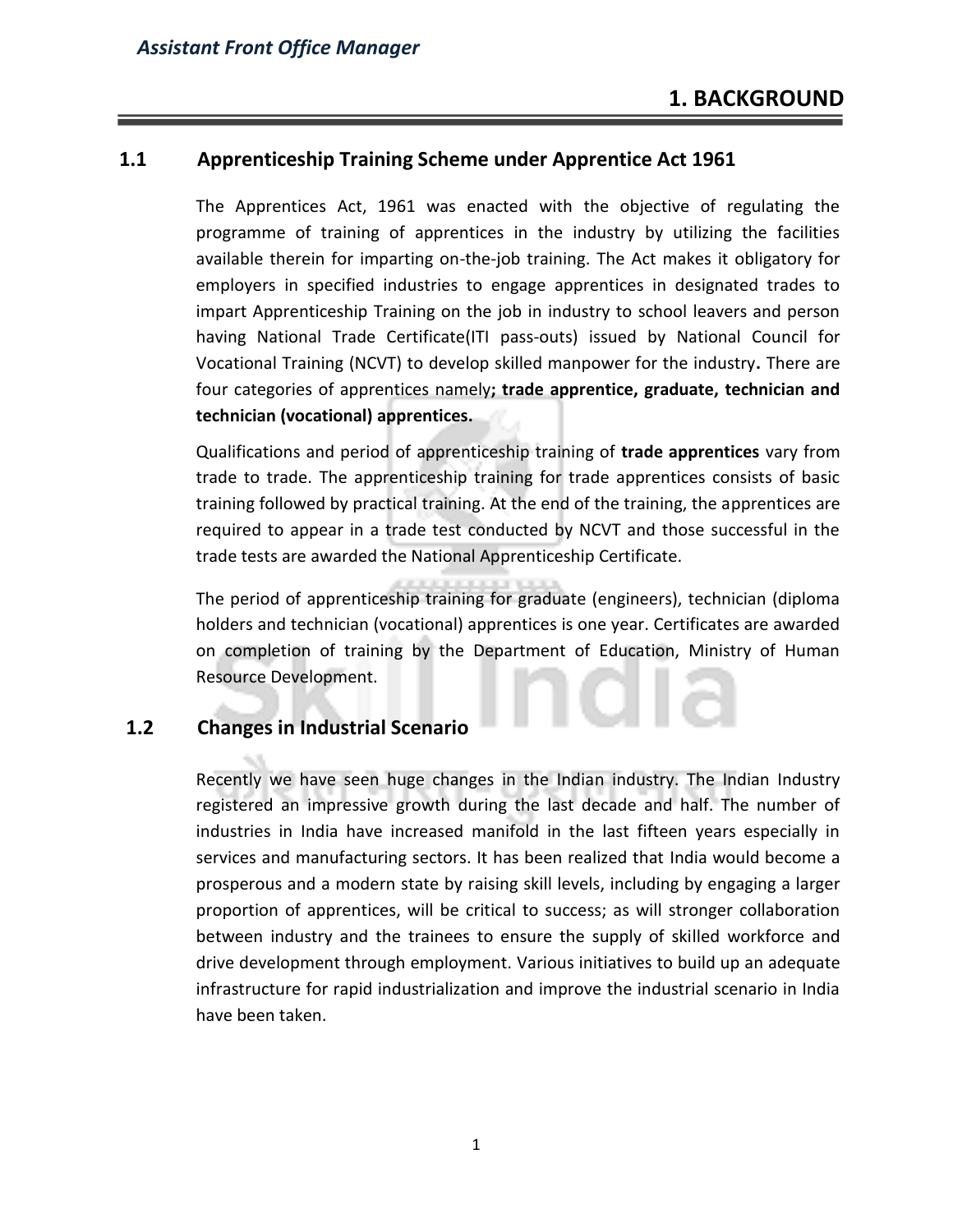#### **1.3 Reformation**

The Apprentices Act, 1961 has been amended and brought into effect from  $22^{nd}$ December, 2014 to make it more responsive to industry and youth. Key amendments are as given below:

- Prescription of number of apprentices to be engaged at establishment level instead of trade-wise.
- Establishment can also engage apprentices in optional trades which are not designated, with the discretion of entry level qualification and syllabus.
- Scope has been extended also to non-engineering occupations.
- Establishments have been permitted to outsource basic training in an institute of their choice.
- The burden of compliance on industry has been reduced significantly.



4444444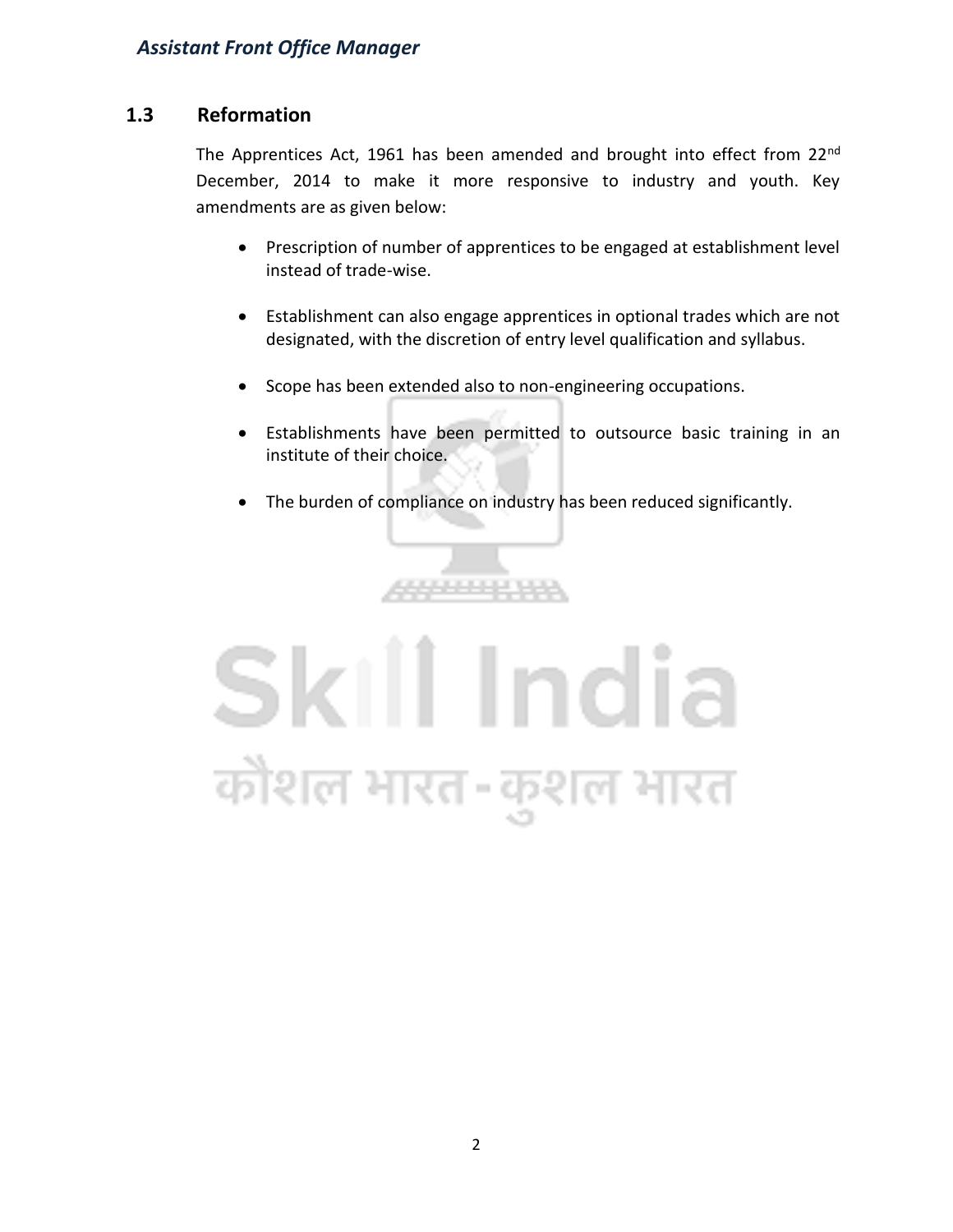#### **2.1 GENERAL**

Directorate General of Training (DGT) under Ministry of Skill Development & Entrepreneurship offers range of vocational training courses catering to the need of different sectors of economy/ Labour market. The vocational training programmes are delivered under aegis of National Council of Vocational Training (NCVT). Craftsman Training Scheme (CTS) and Apprenticeship Training Scheme (ATS) are two pioneer programmes of NCVT for propagating vocational training.

Assistant Front Office Manager trade under ATS is one of the most popular courses delivered nationwide through different industries. The course is of two years (02 Blocks) duration. It mainly consists of Domain area and Core area. In the Domain area Trade Theory & Practical impart professional - skills and knowledge, while Core area - and Employability Skills imparts requisite core skills & knowledge and life skills. After passing out the training programme, the trainee is being awarded National Apprenticeship Certificate (NAC) by NCVT having worldwide recognition.

#### **Broadly candidates need to demonstrate that they are able to:**

- Read & interpret technical parameters/document, plan and organize work processes, identify necessary materials and tools;
- Perform task with due consideration to safety rules, accident prevention regulations and environmental protection stipulations;
- Apply professional skill, knowledge, core skills & employability skills while performing jobs and solve problem during execution.
- Check the job/assembly as per drawing for functioning, identify and rectify errors in job/assembly. **COL**
- Document the technical parameters related to the task undertaken.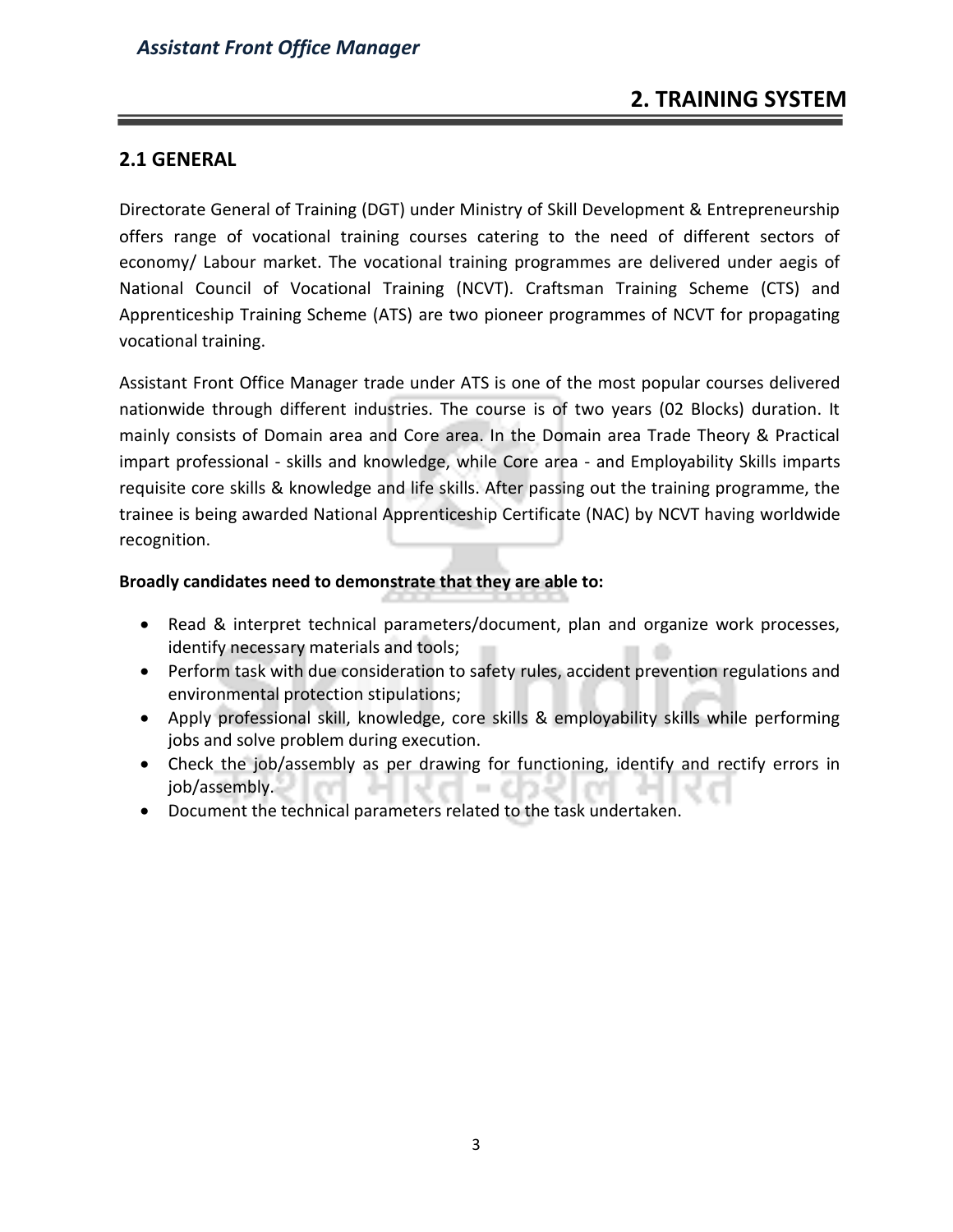#### **2.2 CAREER PROGRESSION PATHWAYS**:

• Indicative pathways for vertical mobility.



#### **2.3 COURSE STRUCTURE:**

Table below depicts the distribution of training hours across various course elements during a period of two years (*Basic Training and On-Job Training*): -

#### **Total training duration details: -**

| <b>Time</b><br>(in months)                               | $1 - 3$ | $4 - 12$    | $13 - 24$    |
|----------------------------------------------------------|---------|-------------|--------------|
| <b>Basic Training</b>                                    | Block-1 | -----       |              |
| <b>Practical Training</b><br>$\vert$ (On - job training) | ----    | $Block - I$ | $Block - II$ |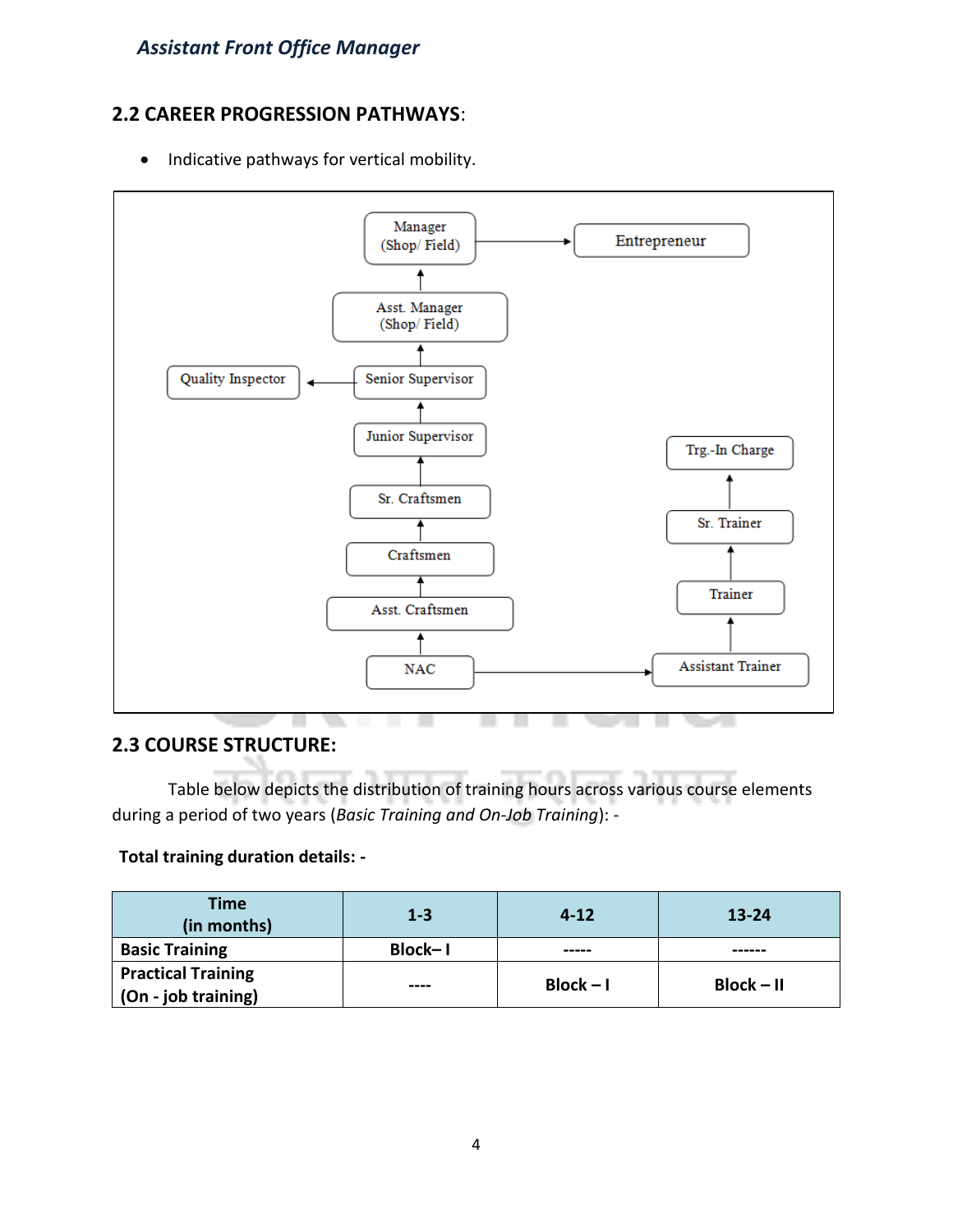#### **A. Basic Training**

For 02 yrs. Course (Non-Engg.):- **Total 03 months:** 03 months in 1styr. only For 01 yr. Course (Non-Engg):- **Total 03 months:** 03 months in 1st yr.

| SI. No.        | <b>Course Element</b>                        | <b>Total Notional Training</b><br>Hours (For 02 yrs. Course) |
|----------------|----------------------------------------------|--------------------------------------------------------------|
| 1              | Professional Skill (Trade Practical)         | 270                                                          |
| $\overline{2}$ | Professional Knowledge (Trade Theory)        | 120                                                          |
| $\overline{3}$ | <b>Employability Skills</b>                  | 110                                                          |
|                | <b>Total (including Internal Assessment)</b> | 500                                                          |

#### **B. On-Job Training:-**

For 02 yrs. Course (Non-Engg.) :-( **Total: 9 months in 1st yr.+12months in 2nd yr.**)

Notional Training Hours for On-Job Training: 3640 Hrs.

AND CONTRACTOR CONTRACTOR

#### **C. Total training hours:-**

| <b>Duration</b>                    | <b>Basic Training</b> | <b>On-Job Training</b> | <b>Total</b> |
|------------------------------------|-----------------------|------------------------|--------------|
| For 02 yrs. Course<br>(Non-Engg.)  | 500 hrs.              | 3640 hrs.              | 4140 hrs.    |
| For 01 yr. Course<br>$(Non-Engg.)$ | 500 hrs.              | 2080 hrs.              | 2580 hrs.    |

# **2.4 ASSESSMENT & CERTIFICATION:**

The trainee will be tested for his skill, knowledge and attitude during the period of course and at the end of the training programme as notified by Govt of India from time to time. The Employability skills will be tested in first two semesters only.

-कशल मारत

a) The **Internal assessment** during the period of training will be done by **Formative assessment method** by testing for assessment criteria listed against learning outcomes. The training institute have to maintain individual *trainee portfolio* as detailed in assessment guideline. The marks of internal assessment will be as per the template (Annexure – II).

b) The final assessment will be in the form of summative assessment method. The All India Trade Test for awarding NAC will be conducted by NCVT on completion of course as per guideline of Govt of India. The pattern and marking structure is being notified by govt of India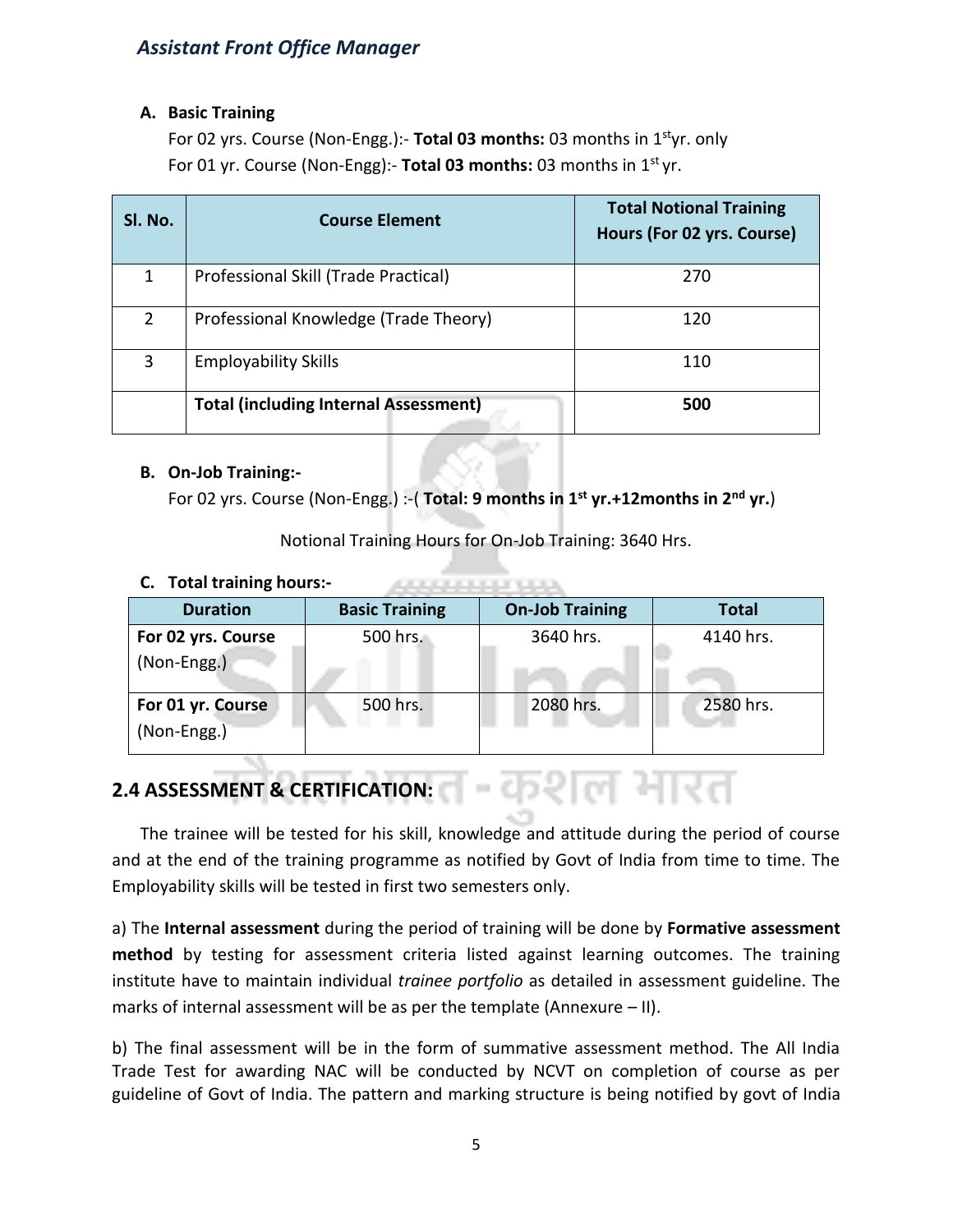from time to time. **The learning outcome and assessment criteria will be basis for setting question papers for final assessment. The examiner during final examination will also check**  individual trainee's profile as detailed in assessment guideline before giving marks for practical examination.

#### **2.4.1 PASS REGULATION**

The minimum pass percent for Practical is 60% & minimum pass percent for Theory subjects 40%. The candidate pass in each subject conducted under all India trade test.

#### **2.4.2 ASSESSMENT GUIDELINE**

Appropriate arrangements should be made to ensure that there will be no artificial barriers to assessment. The nature of special needs should be taken into account while undertaking assessment. Due consideration should be given while assessing for team work, avoidance/reduction of scrap/wastage and disposal of scarp/wastage as per procedure, behavioral attitude, sensitivity to environment and regularity in training. The sensitivity towards OSHE and self-learning attitude are to be considered while assessing competency.

Assessment will be evidence based comprising the following:

- Job carried out in labs/workshop
- Record book/ daily diary
- Answer sheet of assessment
- Viva-voce
- Progress chart
- Attendance and punctuality
- **Assignment**
- Project work

Evidences of internal assessments are to be preserved until forthcoming semester examination for audit and verification by examination body. The following marking pattern to be adopted while assessing: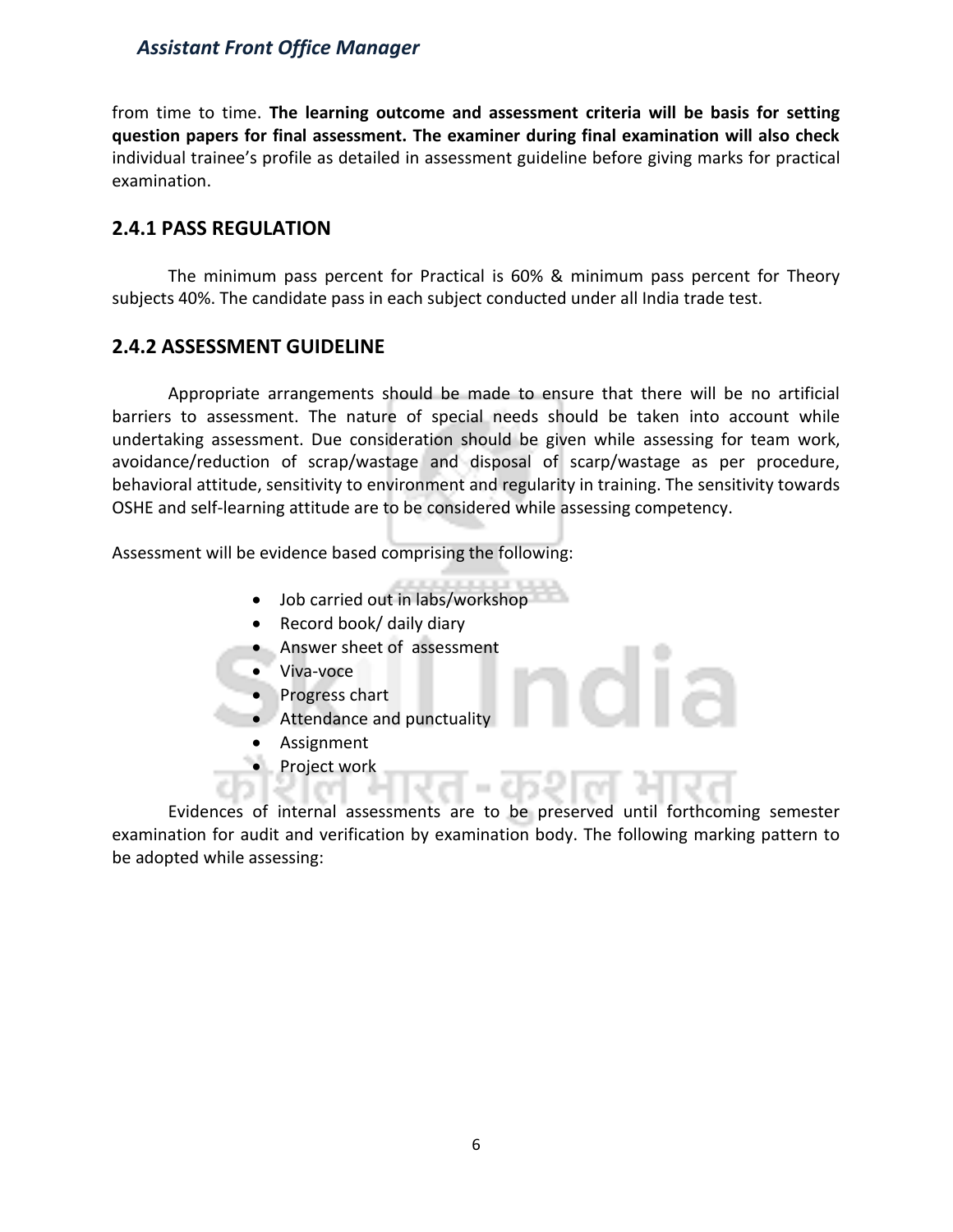| <b>Performance Level</b>                                                                                                                                                                                                                                                                    | <b>Evidence</b>                                                                                                                                                                                                                                                                                                                                                                                             |  |  |  |
|---------------------------------------------------------------------------------------------------------------------------------------------------------------------------------------------------------------------------------------------------------------------------------------------|-------------------------------------------------------------------------------------------------------------------------------------------------------------------------------------------------------------------------------------------------------------------------------------------------------------------------------------------------------------------------------------------------------------|--|--|--|
| (a) Weightage in the range of 60 -75% to be allotted during assessment                                                                                                                                                                                                                      |                                                                                                                                                                                                                                                                                                                                                                                                             |  |  |  |
| performance in this grade, the<br>For<br>candidate with occasional guidance and<br>showing due regard for safety procedures<br>and practices, has produced work which<br>demonstrates attainment of an acceptable<br>standard of craftsmanship.                                             | Demonstration of good skill in the use of<br>$\bullet$<br>hand tools, machine tools and workshop<br>equipment<br>Below 70% tolerance dimension/accuracy<br>achieved while undertaking different work<br>with those demanded by the<br>component/job/set standards.<br>A fairly good level of neatness and<br>consistency in the finish<br>Occasional support in completing the<br>$\bullet$<br>project/job. |  |  |  |
| (b)Weightage in the range of above75% - 90% to be allotted during assessment                                                                                                                                                                                                                |                                                                                                                                                                                                                                                                                                                                                                                                             |  |  |  |
| For this grade, the candidate, with little<br>guidance and showing due regard for safety<br>procedures and practices, has produced<br>work which demonstrates attainment of a<br>reasonable standard of craftsmanship.                                                                      | Good skill levels in the use of hand tools,<br>$\bullet$<br>machine tools and workshop equipment<br>70-80% tolerance dimension/accuracy<br>achieved while undertaking different work<br>with those demanded by the<br>component/job/set standards.<br>A good level of neatness and consistency in<br>the finish<br>Little support in completing the project/job                                             |  |  |  |
| (c) Weightage in the range of above 90% to be allotted during assessment                                                                                                                                                                                                                    |                                                                                                                                                                                                                                                                                                                                                                                                             |  |  |  |
| in<br>grade, the<br>performance<br>this<br>For<br>candidate, with minimal or no support in<br>organization and execution and with due<br>regard for safety procedures and practices,<br>has produced work which demonstrates<br>attainment of a<br>high<br>standard<br>of<br>craftsmanship. | • High skill levels in the use of hand tools,<br>machine tools and workshop equipment<br>Above 80% tolerance dimension/accuracy<br>achieved while undertaking different work<br>with those demanded by the<br>component/job/set standards.<br>A high level of neatness and consistency in<br>the finish.<br>Minimal or no support in completing the<br>project.                                             |  |  |  |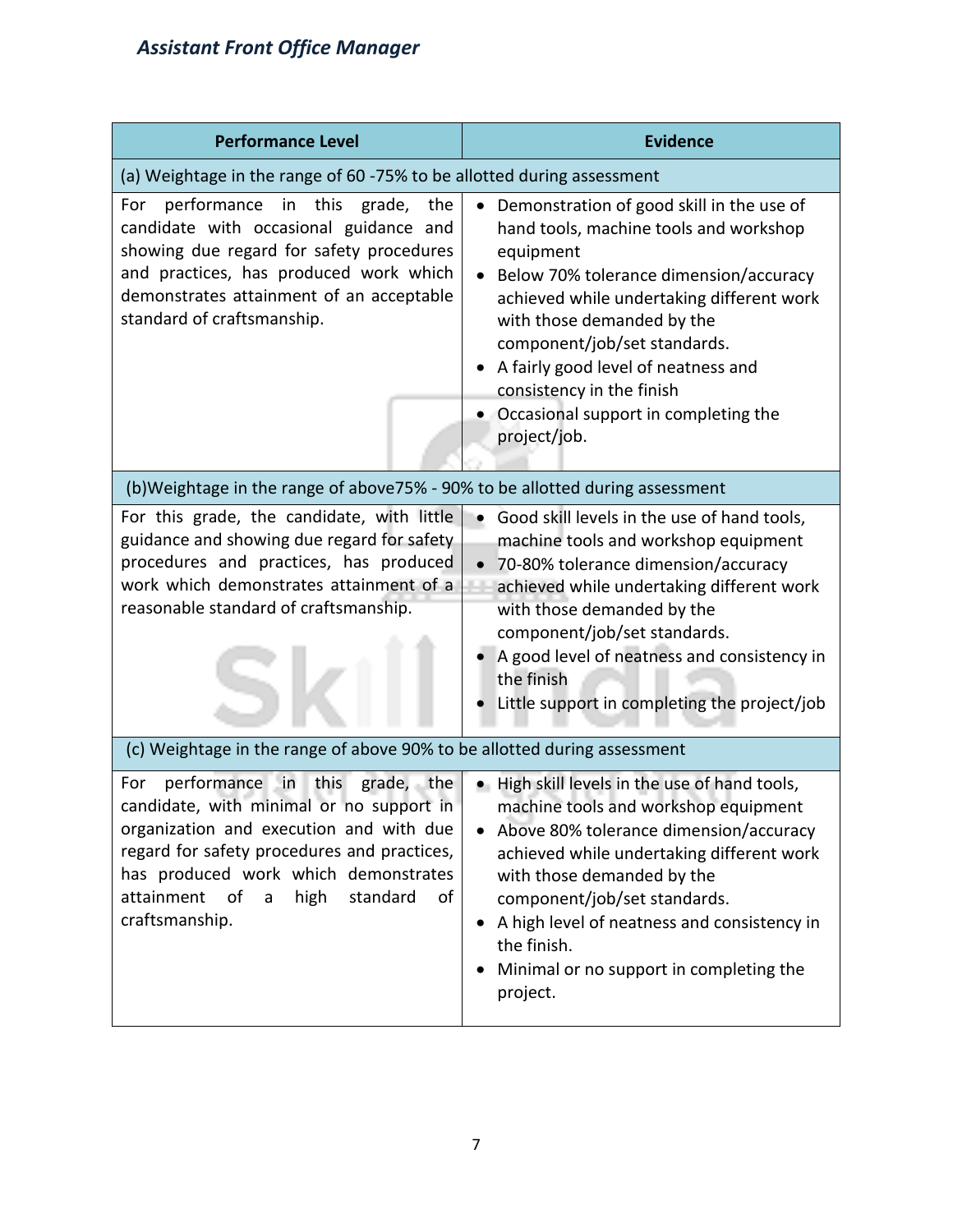#### **Brief description of Job roles:**

**Supervisor, Front Office/Customer Service Executive (Meet and Greet)** Supervisor Front Office co-ordinates front-office activities of hotel or motel and resolves problems arising from guests' complaints, reservation and room assignment activities, and unusual requests and inquiries. Assigns duties and shifts to workers and observes performances to ensure adherence to hotel policies and established operating procedures. Confers and co-operates with other department heads to ensure coordination of hotel activities. Answers inquiries pertaining to hotel policies and services. Greets important guests. Arranges for private telephone line and other special services. May patrol public rooms, investigate disturbances, and warn troublemakers. May interview and hire applicants. May receive and process advance registration payments. May send out letters of confirmation or return cheques when registration cannot be accepted.

**Reference NCO 2015:** 5151.0701 Supervisor, Front Office/ Customer Service Executive (Meet and Greet)

88888238

# Skill India कोशल भारत-कुशल भारत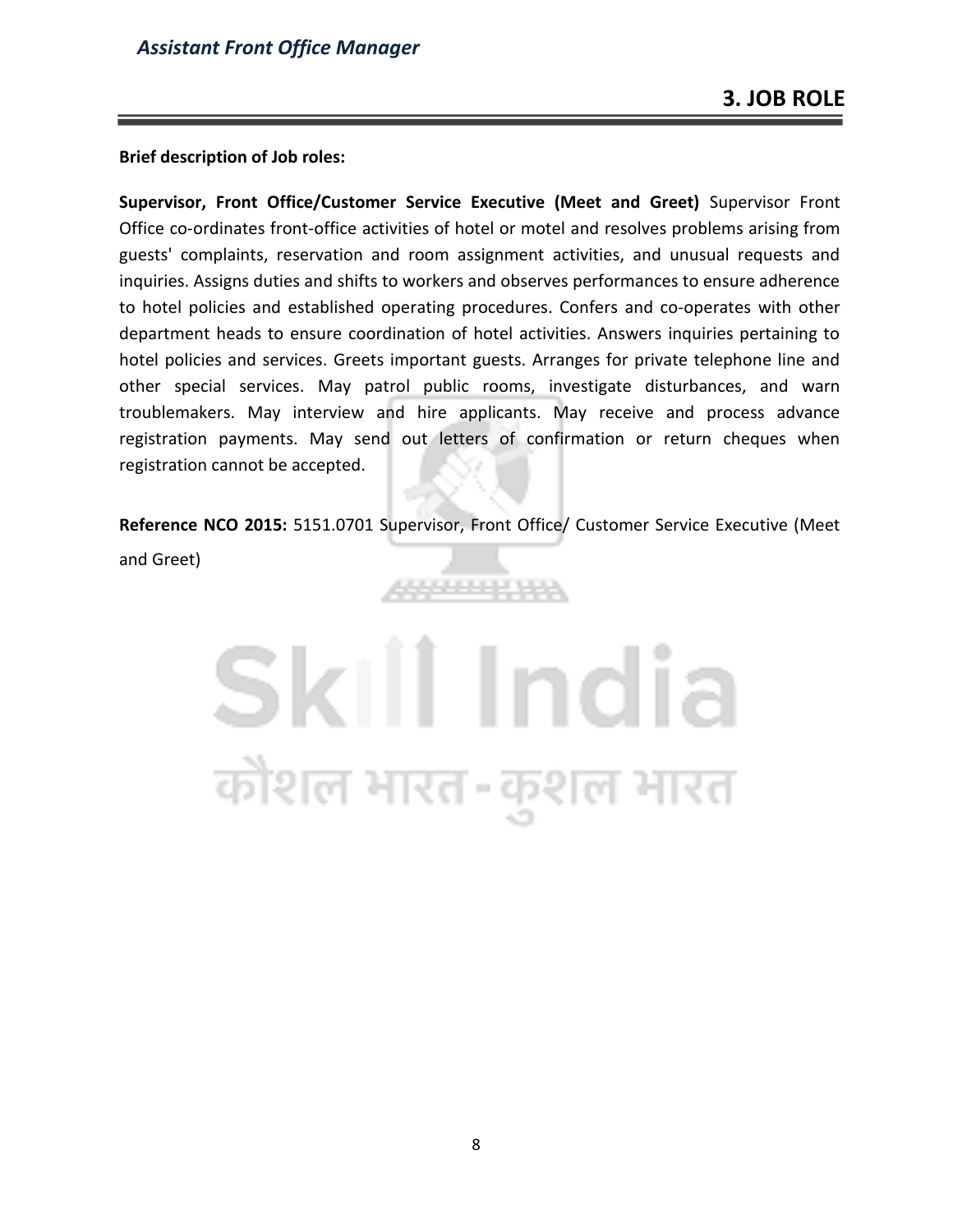### **4. NSQF LEVEL COMPLIANCE**

NSQF level for Assistant Front Office Manager trade under ATS: **Level 5**

As per notification issued by Govt. of India dated- 27.12.2013 on National Skill Qualification Framework total 10 (Ten) Levels are defined.

Each level of the NSQF is associated with a set of descriptors made up of five outcome statements, which describe in general terms, the minimum knowledge, skills and attributes that a learner needs to acquire in order to be certified for that level.

Each level of the NSQF is described by a statement of learning outcomes in five domains, known as level descriptors. These five domains are:

- a. Process
- b. Professional knowledge,
- c. Professional skill,
- d. Core skill and
- e. Responsibility.

The Broad Learning outcome of Assistant Front Office Manager trade under ATS mostly matches with the Level descriptor at Level- 5.

 $\Box$ 

The NSQF level-5 descriptor is given below: m.

| <b>Level</b> | <b>Process</b><br><b>Required</b> | <b>Professional</b><br><b>Knowledge</b> | <b>Professional</b><br><b>Skill</b> | <b>Core Skill</b> | <b>Responsibility</b> |
|--------------|-----------------------------------|-----------------------------------------|-------------------------------------|-------------------|-----------------------|
| Level 5      | Job that                          | Knowledge                               | A range of                          | <b>Desired</b>    | Responsibility        |
|              | requires well                     | of facts,                               | cognitive and                       | mathematical      | for own work          |
|              | developed                         | principles,                             | practical skills                    | skill,            | and                   |
|              | skill, with clear processes and   |                                         | required to                         | understanding     | Learning and          |
|              | choice of                         | general                                 | accomplish                          | of social,        | some                  |
|              | procedures in                     | concepts, in a                          | tasks and solve                     | political and     | responsibility        |
|              | familiar                          | field of work or                        | problem by                          | some skill of     | for other's           |
|              | context.                          | study                                   | selecting and                       | collecting and    | works and             |
|              |                                   |                                         | applying basic                      | organizing        | learning.             |
|              |                                   |                                         | methods, tools, information,        |                   |                       |
|              |                                   |                                         | materials and                       | communication.    |                       |
|              |                                   |                                         | information.                        |                   |                       |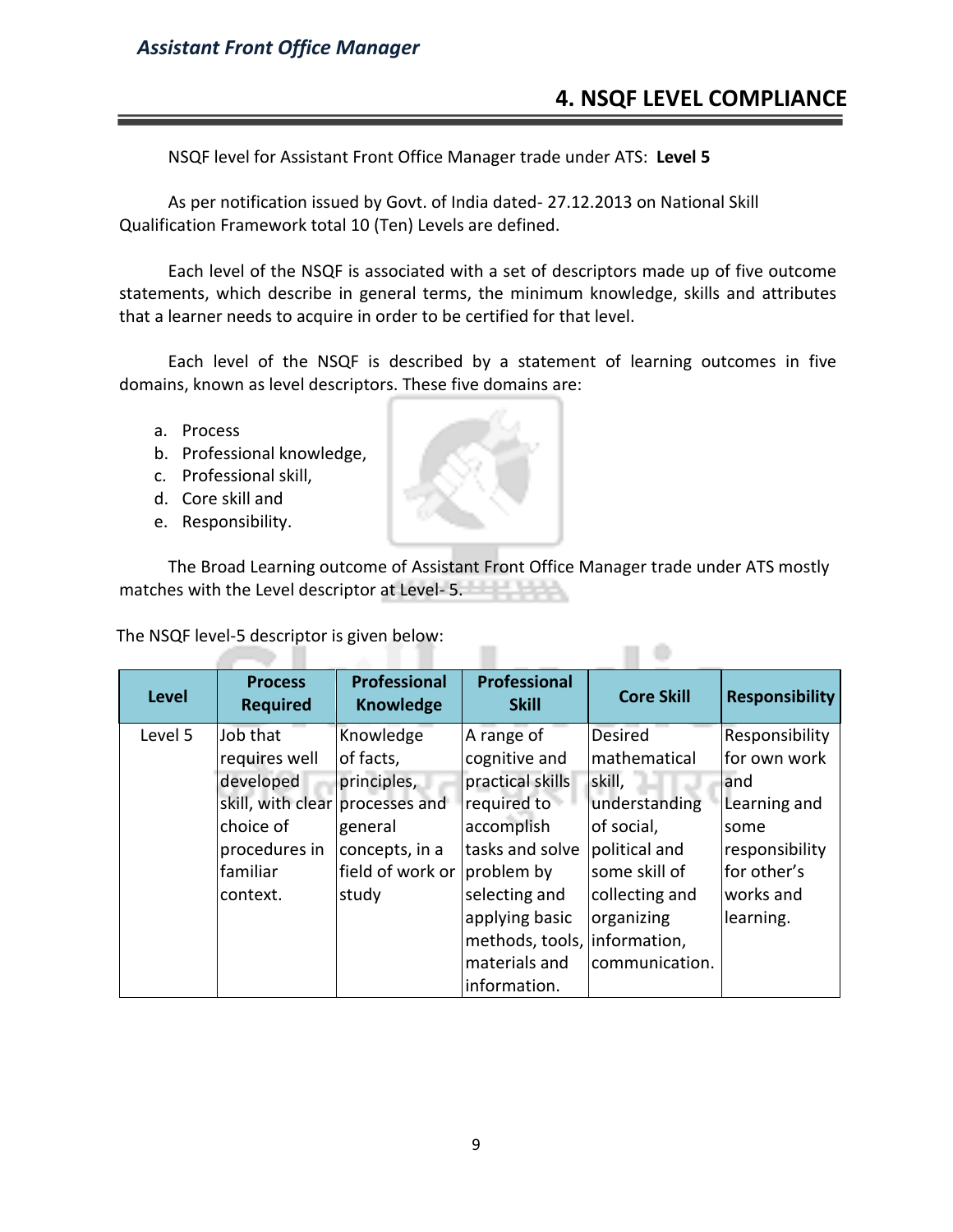### **5. GENERAL INFORMATION**

| <b>Name of the Trade</b>                                                                      | <b>ASSISTANT FRONT OFFICE MANAGER</b>                                                                                                                                                           |
|-----------------------------------------------------------------------------------------------|-------------------------------------------------------------------------------------------------------------------------------------------------------------------------------------------------|
| <b>NCO - 2015</b>                                                                             | 5151.0701                                                                                                                                                                                       |
| <b>NSQF Level</b>                                                                             | Level $-5$                                                                                                                                                                                      |
| <b>Duration of Apprenticeship</b><br><b>Training</b><br>(Basic Training + On-Job<br>Training) | Two years (02 Blocks each of one year duration).                                                                                                                                                |
| <b>Duration of Basic Training</b>                                                             | Block $-1:3$ months<br><b>Total duration of Basic Training: 3 months</b>                                                                                                                        |
| <b>Duration of On-Job Training</b>                                                            | a) Block-I: 9 months<br>b) Block-II: 12 months<br><b>Total duration of Practical Training: 21 months</b>                                                                                        |
| <b>Entry Qualification</b>                                                                    | Passed 10th class examination under 10+2 system of<br>education or its equivalent                                                                                                               |
| <b>Selection of Apprenticeship</b>                                                            | The apprentices will be selected as per Apprenticeship Act<br>amended time to time.                                                                                                             |
| <b>Instructors Qualification for</b><br><b>Basic Training</b>                                 | As per ITI instructors qualifications as amended time to time<br>for the specific trade.                                                                                                        |
| <b>Infrastructure for basic</b><br>training                                                   | As per related trade of ITI.                                                                                                                                                                    |
| Examination                                                                                   | The internal examination/assessment will be held on<br>completion of each block.<br>Final examination for all subjects will be held at the end of<br>course and same will be conducted by NCVT. |
| <b>Rebate to Ex-ITI Trainees</b>                                                              | 1 year and 6 months                                                                                                                                                                             |
| <b>CTS trades eligible for</b>                                                                | Broad Based Basic Training in Hospitality Sector under                                                                                                                                          |
| <b>ASSISTANT FRONT OFFICE</b>                                                                 | Centre of Excellence Scheme and Advanced Module of                                                                                                                                              |
| <b>MANAGER Apprenticeship</b>                                                                 | Centre of Excellence Scheme in Front Office Management.                                                                                                                                         |

*Note:*

- *Industry may impart training as per above time schedule for different block, however this is not fixed. The industry may adjust the duration of training considering the fact that all the components under the syllabus must be covered. However the flexibility should be given keeping in view that no safety aspects is compromised.*
- *For imparting Basic Training the industry to tie-up with ITIs having such specific trade and affiliated to NCVT.*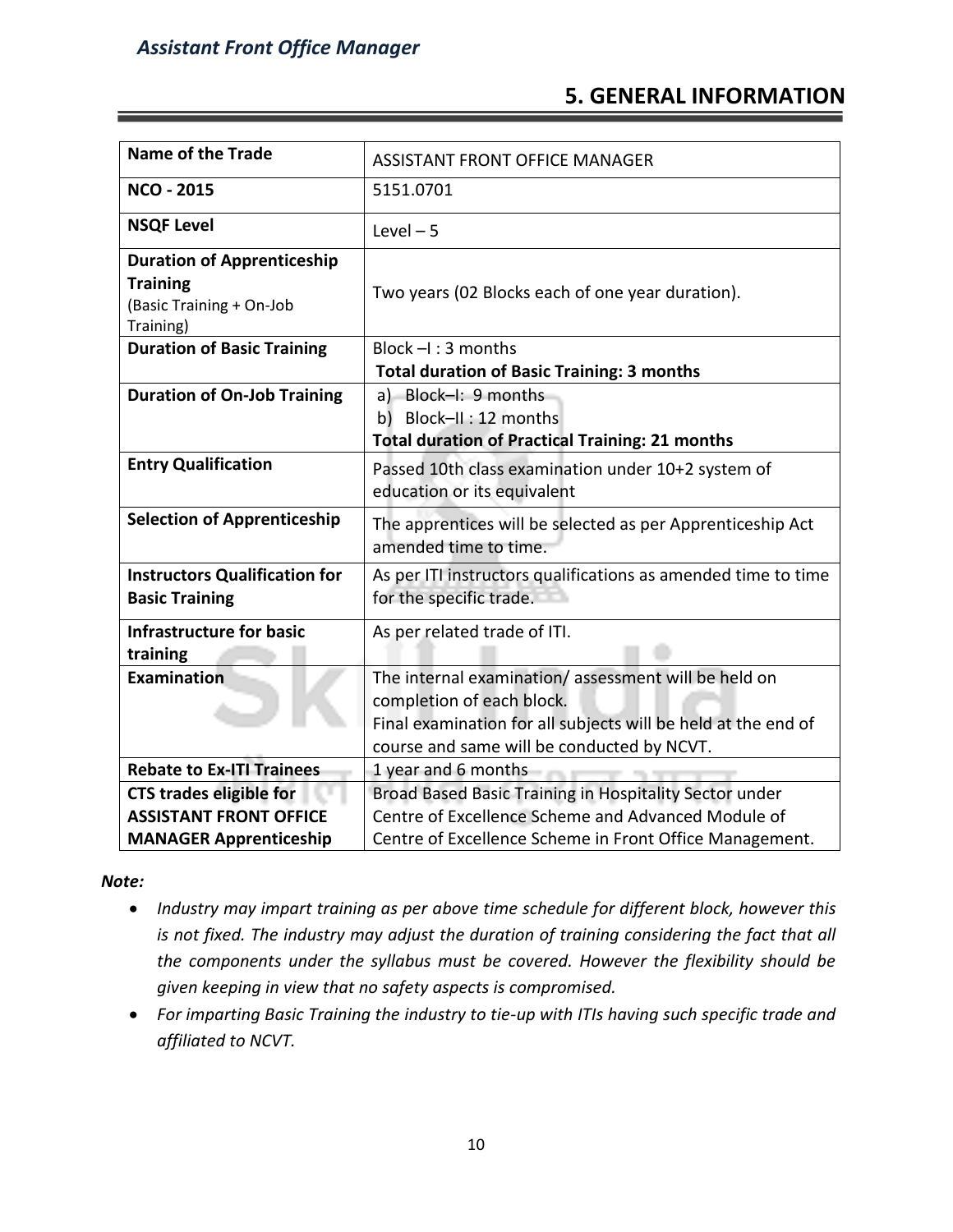### **6. LEARNING OUTCOME**

#### **6.1 GENERIC LEARNING OUTCOME**

The following are minimum broad Common Occupational Skills/ Generic Learning Outcome after completion of the ASSISTANT FRONT OFFICE MANAGER course of 02 years duration under ATS.

#### **Block I & II:-**

- 1. Recognize & comply safe working practices, environment regulation and housekeeping.
- 2. Select and ascertain measuring instrument and measure dimension of components and record data.
- 3. Explain the concept in productivity, quality tools, and labour welfare legislation and apply such in day to day work to improve productivity & quality.
- 4. Explain energy conservation, global warming and pollution and contribute in day to day work by optimally using available resources.
- 5. Explain personnel finance, entrepreneurship and manage/organize related task in day to day work for personal & societal growth.
- 6. Plan and organize the work related to the occupation.

#### **6.2 SPECIFIC LEARNING OUTCOME**

#### **Block – I**

- 7. Register maintenances in hotel front office.
- 8. Knowledge about various departments in hotels.
- 9. Maintain etiquettes in front office. Sense of grooming.
- 10. Communication skill development and personal appearance.
- 11. Procedure for reservation and make/receive payments by online and telephone.
- 12. Online money transfer for bill payment. Handling credit bills.
- 13. Procedure for check-out and check –in. Procedures for group check –in. Procedures for room extension and skipper. Advance check -in and check –out. Booking of walk- in guests.
- 14. Standard and control of master key. Handling key card machines.
- 15. Arrangement for luggage.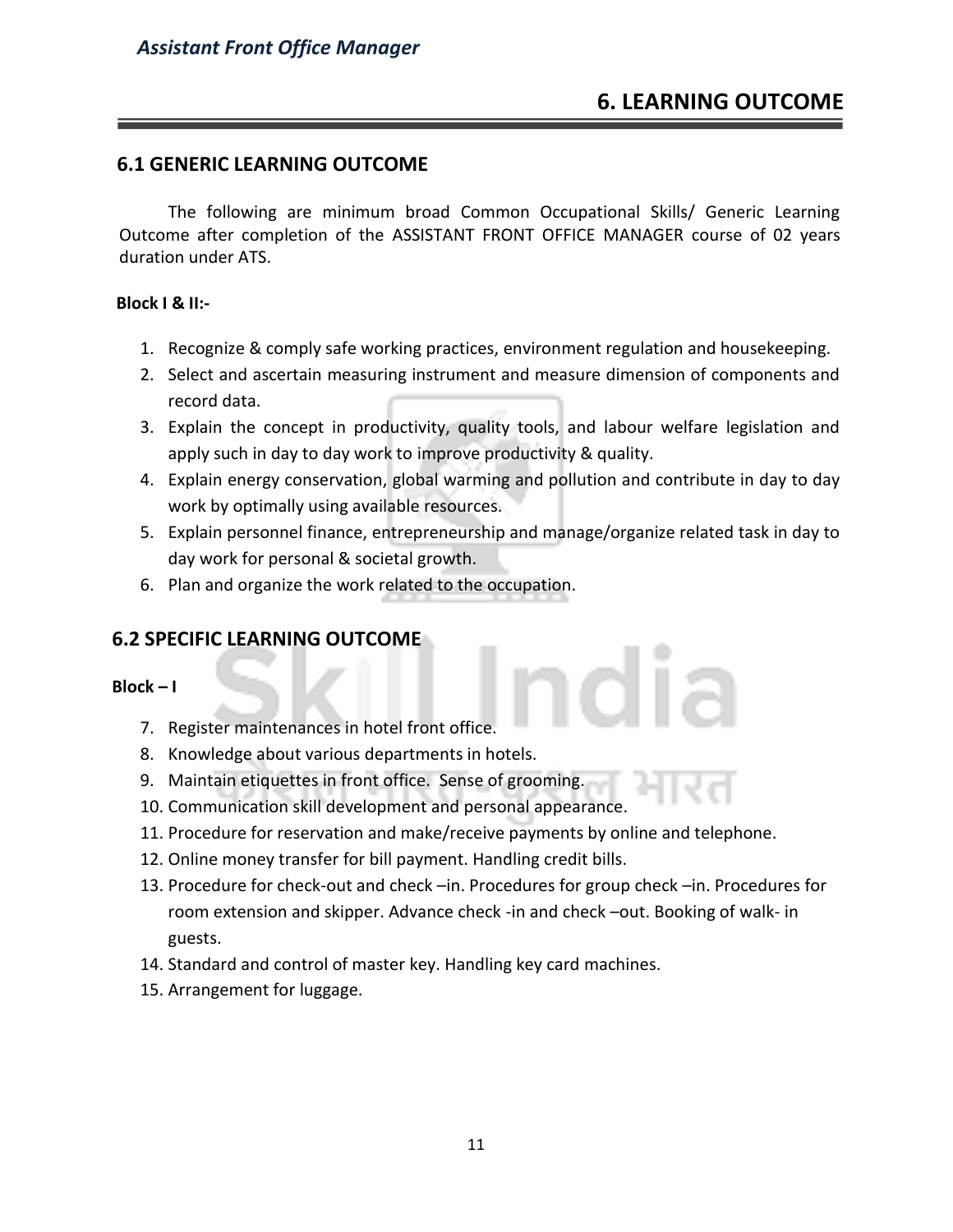#### **Block – II**

- 16. Inform guests about room and emergency exit and fire assembly points. Use of Errand cards.
- 17. Handle guest complaints and feedback. Safety locker management.
- 18. Handle incoming and outgoing e-mails. Lost and Found procedure.
- 19. Handle Epbax System. Answer and making calls.
- 20. Knowledge of statutory compliance particular to trade requirement.
- 21. Receive Guests, handle Reservation, Enquires, Guest Complaints, Arrival, Departures, Computer Packages and perform routine duties in the Front Office Department.
- 22. Knowledge of Basic front office Vocabulary, International airlines and tourism industry.

*Note: Learning outcomes are reflection of total competencies of a trainee and assessment will be carried out as per assessment criteria.*



# Skill India कोशल भारत-कुश ल भारत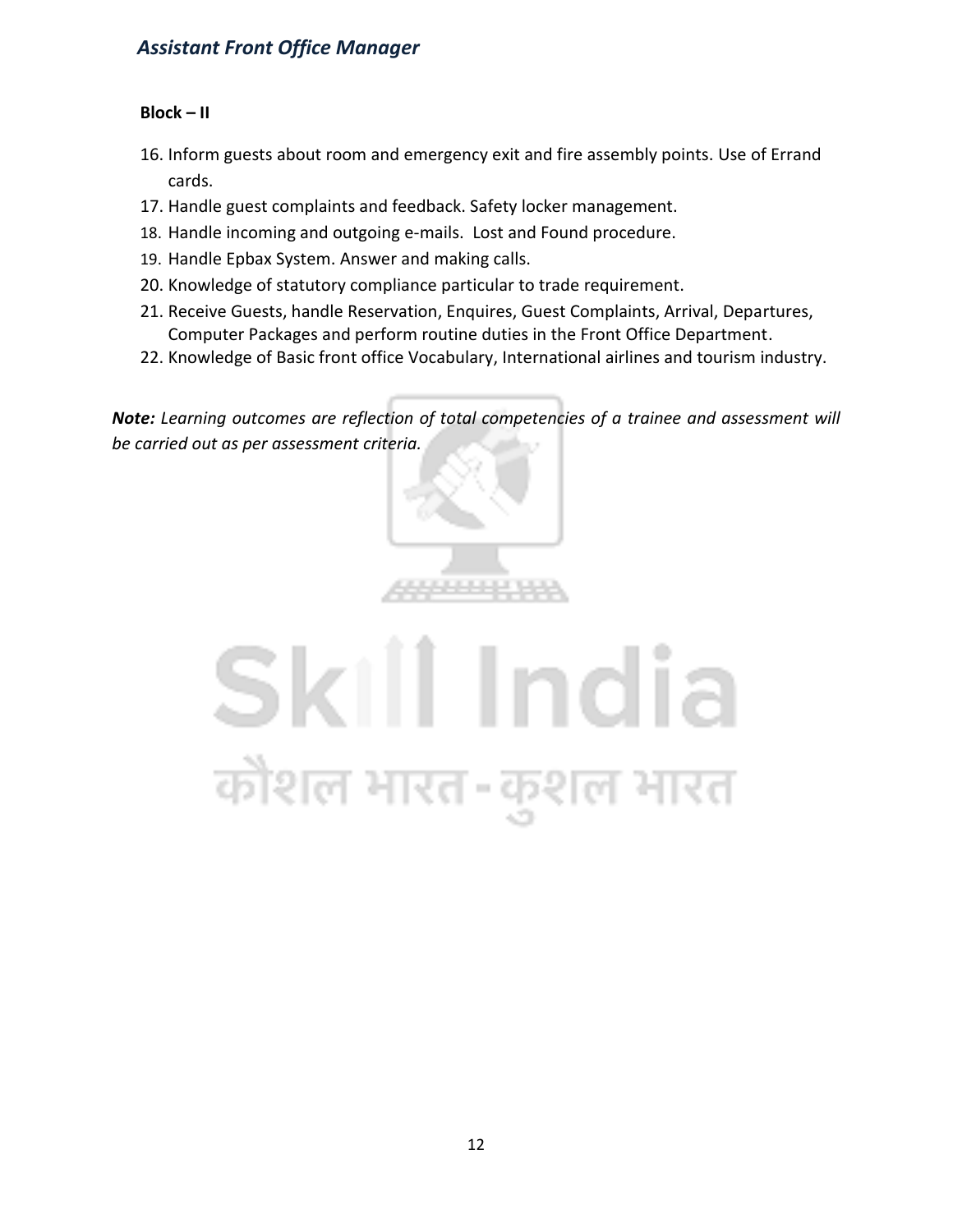| <b>GENERIC LEARNING OUTCOME</b>                                                  |                                                                                                                                                                                                            |  |
|----------------------------------------------------------------------------------|------------------------------------------------------------------------------------------------------------------------------------------------------------------------------------------------------------|--|
| <b>LEARNING OUTCOMES</b>                                                         | <b>ASSESSMENT CRITERIA</b>                                                                                                                                                                                 |  |
| 1. Recognize & comply safe<br>working<br>practices,<br>environment<br>regulation | 1.1.<br>Follow and maintain procedures to achieve a safe<br>working environment in line with occupational<br>health and safety regulations and requirements.                                               |  |
| and housekeeping.                                                                | 1.2.<br>all<br>unsafe<br>Recognize<br>and<br>report<br>situations<br>according to site policy.                                                                                                             |  |
|                                                                                  | Identify and take necessary precautions on fire and<br>1.3.<br>safety hazards and report according to site policy<br>and procedures.                                                                       |  |
|                                                                                  | off<br>1.4.<br>Identify,<br>handle<br>and<br>store<br>dispose<br>dangerous/unsalvageable goods and substances<br>according to site policy and procedures following<br>safety regulations and requirements. |  |
|                                                                                  | Identify and observe site policies and procedures in<br>1.5.<br>regard to illness or accident.                                                                                                             |  |
|                                                                                  | Identify safety alarms accurately.<br>1.6.                                                                                                                                                                 |  |
|                                                                                  | 1.7.<br>Report supervisor/ Competent of authority in the<br>event of accident or sickness of any staff and record<br>accident details correctly<br>according<br>site<br>to<br>accident/injury procedures.  |  |
|                                                                                  | Identify and observe site evacuation procedures<br>1.8.<br>according to site policy.                                                                                                                       |  |
|                                                                                  | 1.9.<br>Identify Personal Productive Equipment (PPE) and<br>use the same as per related working environment.                                                                                               |  |
|                                                                                  | Identify basic first aid and use them under different<br>1.10.<br>circumstances.                                                                                                                           |  |
|                                                                                  | 1.11.<br>Identify different fire extinguisher and use the same<br>as per requirement.                                                                                                                      |  |
|                                                                                  | 1.12. Identify environmental pollution & contribute to<br>avoidance of same.                                                                                                                               |  |
|                                                                                  | Take opportunities to use energy and materials in an<br>1.13.<br>environmentally friendly manner                                                                                                           |  |
|                                                                                  | 1.14. Avoid waste and dispose waste as per procedure                                                                                                                                                       |  |
|                                                                                  | 1.15. Recognize different components of 5S and apply the<br>same in the working environment.                                                                                                               |  |
|                                                                                  |                                                                                                                                                                                                            |  |
| Explain the concept in<br>2.<br>productivity, quality tools,                     | Explain the concept of productivity and quality tools<br>2.1<br>and apply during execution of job.                                                                                                         |  |
| and<br>labour<br>welfare<br>legislation and apply such<br>in day to day work to  | 2.2 Understand the basic concept of labour welfare<br>legislation and adhere to responsibilities and remain<br>sensitive towards such laws.                                                                |  |

# **7. LEARNING OUTCOME WITH ASSESSMENT CRITERIA**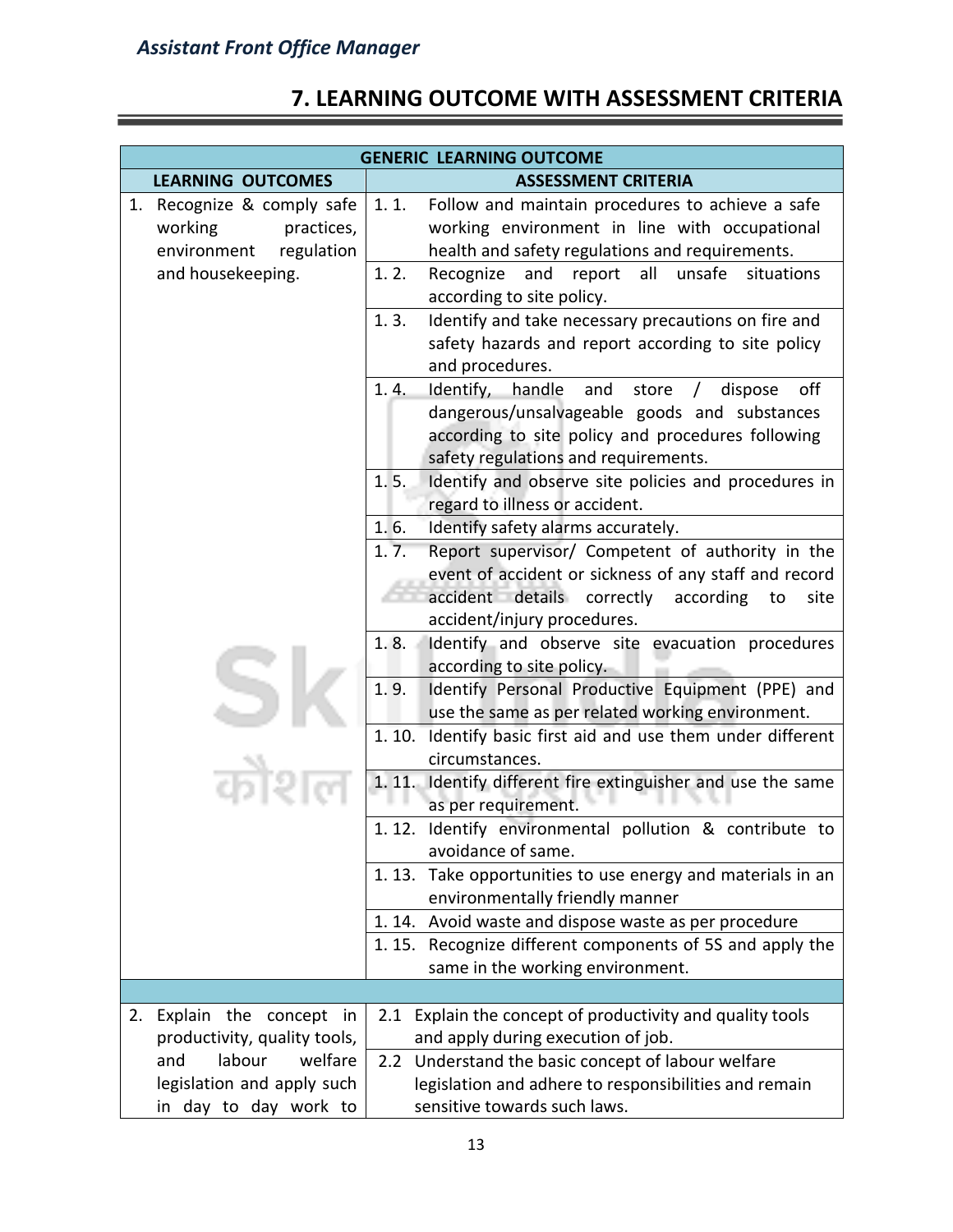| productivity &<br>improve<br>quality.                                                                                                                             | 2.3 Knows benefits guaranteed under various acts                                                                                                                                                                                                                                                                                                                                                                                                |  |  |
|-------------------------------------------------------------------------------------------------------------------------------------------------------------------|-------------------------------------------------------------------------------------------------------------------------------------------------------------------------------------------------------------------------------------------------------------------------------------------------------------------------------------------------------------------------------------------------------------------------------------------------|--|--|
|                                                                                                                                                                   |                                                                                                                                                                                                                                                                                                                                                                                                                                                 |  |  |
| Explain<br>3.<br>energy<br>conservation,<br>global<br>pollution<br>warming and<br>and contribute in day to<br>day work by optimally<br>using available resources. | 3.1 Explain the concept of energy conservation, global<br>warming, pollution and utilize the available recourses<br>optimally & remain sensitive to avoid environment<br>pollution.<br>3.2 Dispose waste following standard procedure.                                                                                                                                                                                                          |  |  |
|                                                                                                                                                                   |                                                                                                                                                                                                                                                                                                                                                                                                                                                 |  |  |
| Explain personnel finance,<br>4.<br>entrepreneurship<br>and<br>manage/organize related<br>task in day to day work<br>for personal & societal<br>growth.           | 4. 1. Explain personnel finance and entrepreneurship.<br>4. 2. Explain role of Various Schemes and Institutes for self-<br>employment i.e. DIC, SIDA, SISI, NSIC, SIDO, Idea for<br>financing support<br>financing/ non<br>agencies<br>to<br>familiarizes with<br>the<br>Policies / Programmes<br>&<br>procedure & the available scheme.<br>4. 3. Prepare Project report to become an entrepreneur for<br>submission to financial institutions. |  |  |
|                                                                                                                                                                   |                                                                                                                                                                                                                                                                                                                                                                                                                                                 |  |  |
| and organize<br>the<br>5.<br>Plan<br>the<br>work<br>related<br>to                                                                                                 | 5. 1. Use documents, drawings and recognize hazards in the<br>work site.                                                                                                                                                                                                                                                                                                                                                                        |  |  |
| occupation.                                                                                                                                                       | 5. 2. Plan workplace/ assembly location with due<br>consideration to operational stipulation                                                                                                                                                                                                                                                                                                                                                    |  |  |
|                                                                                                                                                                   | 5. 3. Communicate effectively with others and plan project<br>tasks                                                                                                                                                                                                                                                                                                                                                                             |  |  |
|                                                                                                                                                                   | 5. 4. Assign roles and responsibilities of the co-trainees for<br>execution of the task effectively and monitor the same.                                                                                                                                                                                                                                                                                                                       |  |  |
| <b>SPECIFIC OUTCOME</b>                                                                                                                                           |                                                                                                                                                                                                                                                                                                                                                                                                                                                 |  |  |
|                                                                                                                                                                   | Block-I & II (Section:10 in the competency based curriculum)                                                                                                                                                                                                                                                                                                                                                                                    |  |  |
|                                                                                                                                                                   | Assessment Criteria i.e. the standard of performance, for each specific learning outcome                                                                                                                                                                                                                                                                                                                                                        |  |  |

*mentioned under block – I & block – II (section: 10) must ensure that the trainee achieves well developed skill with clear choice of procedure in familiar context. Assessment criteria should broadly cover the aspect of Planning (Identify, ascertain, estimate etc.); Execution (perform, illustration, demonstration etc. by applying 1) a range of cognitive and practical skills required to accomplish tasks and solve problems by selecting and applying basic methods, tools, materials and information 2) Knowledge of facts, principles, processes, and general concepts, in a field of work or study 3) Desired Mathematical Skills and some skill of collecting and organizing information, communication) and Checking/ Testing to ensure functionality during the assessment of each outcome. The assessments parameters must also ascertain that the candidate is responsible for own work and learning and some responsibility for other's work and learning.*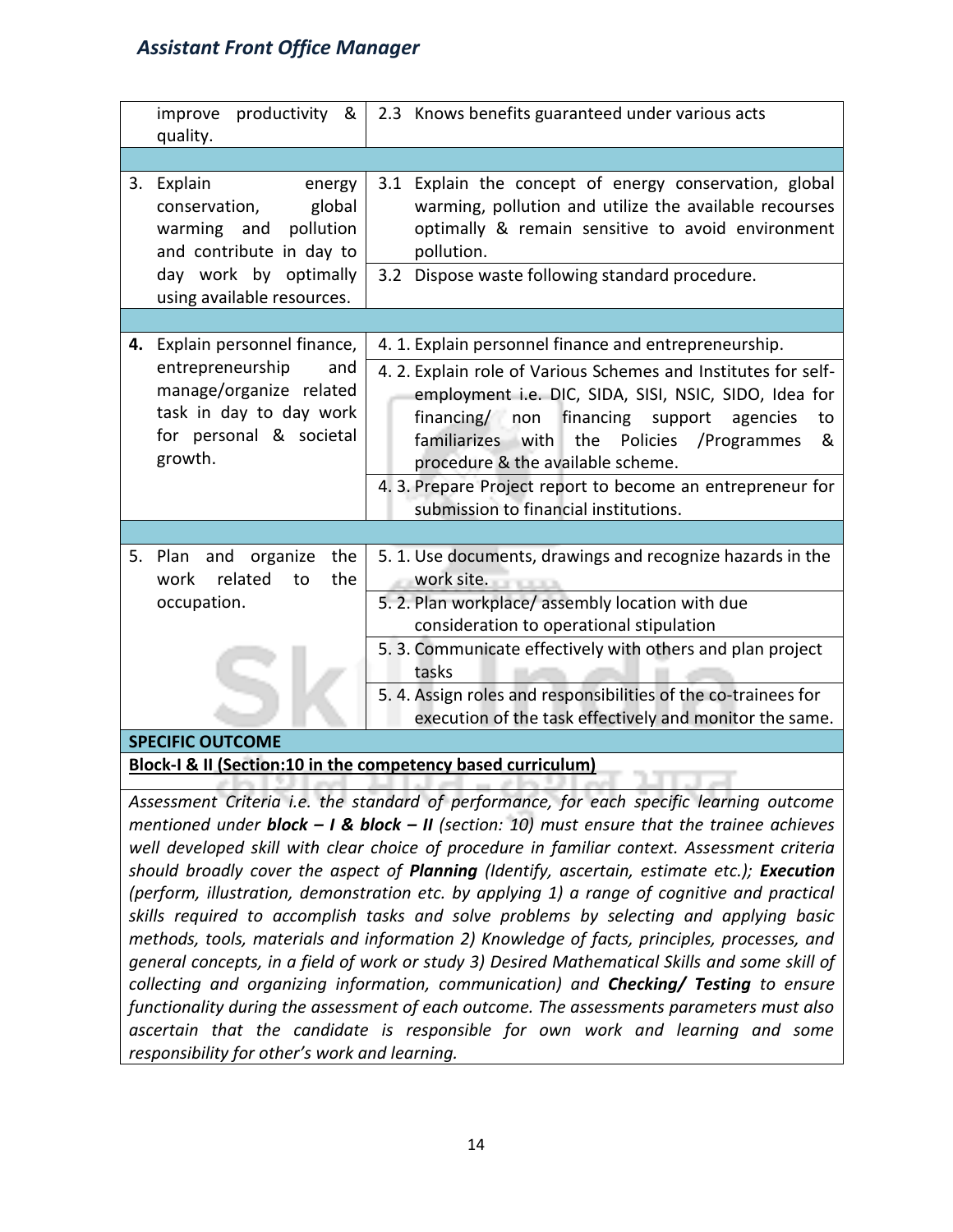### **BASIC TRAINING (Block – I) Duration: (03) Three Months**

| <b>Week</b><br>No. | <b>Professional Skills</b>                  | <b>Professional Knowledge</b>                       |
|--------------------|---------------------------------------------|-----------------------------------------------------|
| $1 - 2$            | Co-ordinate with different                  | Types of Hotels; knowledge of basic points          |
|                    | departments and Handle situations           | for classification of Hotels                        |
|                    | in respect to problems relating to          | An orientation and understanding to the             |
|                    | interdepartmental co-operation              | Front Office department as well as its              |
|                    |                                             | organizational structure in the Hostel<br>Industry. |
|                    |                                             | Occupational Hazards and safety measures            |
|                    |                                             | related to the trade.                               |
|                    |                                             | Introduction about environment and                  |
|                    |                                             | environment management system.                      |
|                    |                                             | Environment pollution and role in                   |
|                    |                                             | minimizing the same.                                |
| 3                  | Demonstrate Working of Reception            | Working of Reception / Information /                |
|                    | Knowledge of Tourism industry               | Reservation / Email Fax / etc.                      |
|                    | Information                                 |                                                     |
|                    | Perform Reservation through Email,          |                                                     |
|                    | Fax etc.                                    |                                                     |
| 4                  | Perform Guests receiving and                | Receiving the guest and performing the              |
|                    | perform routine duties (arrival and         | routine duties (arrival, departure, airport)        |
|                    | departure from railways and airport)        |                                                     |
| $5 - 6$            | Maintain Telephone Etiquettes,              | <b>Telephonic conversation Etiquettes</b>           |
|                    | Hotel Billing, Wake-up call                 | <b>Management Information Systems</b>               |
|                    | procedure, Handle Hotel Operation           | Computer knowledge of MS word and MS                |
|                    | Software, Management Information<br>Systems | excel                                               |
| $7 - 8$            | Local information about Timings of          | Knowledge of Local information                      |
|                    | Trains, Aircrafts and Local transport.      | Timings of Trains, Aircrafts and Local<br>a)        |
|                    | Information about places of Historic        | transport                                           |
|                    | Interest                                    | b) Places of Historic Interest                      |
|                    | Foreign Currency regulation and             | Foreign Currency regulation and<br>C)               |
|                    | exchange                                    | exchange                                            |
|                    | <b>Perform Custom formalities</b>           | d) Custom formalities                               |
| $9 - 10$           | Demonstrate process of handling             | Handling of Hotel Messages relation to              |
|                    | Hotel Messages relation to Guests,          | a) Guests                                           |
|                    | Staff, for those who have left the          | b) Staff                                            |
|                    | hotel and for those who have yet to         | For those who have left the hotel<br>C)             |
|                    | arrive at the Hotel                         | For those who have yet to arrive at<br>d)           |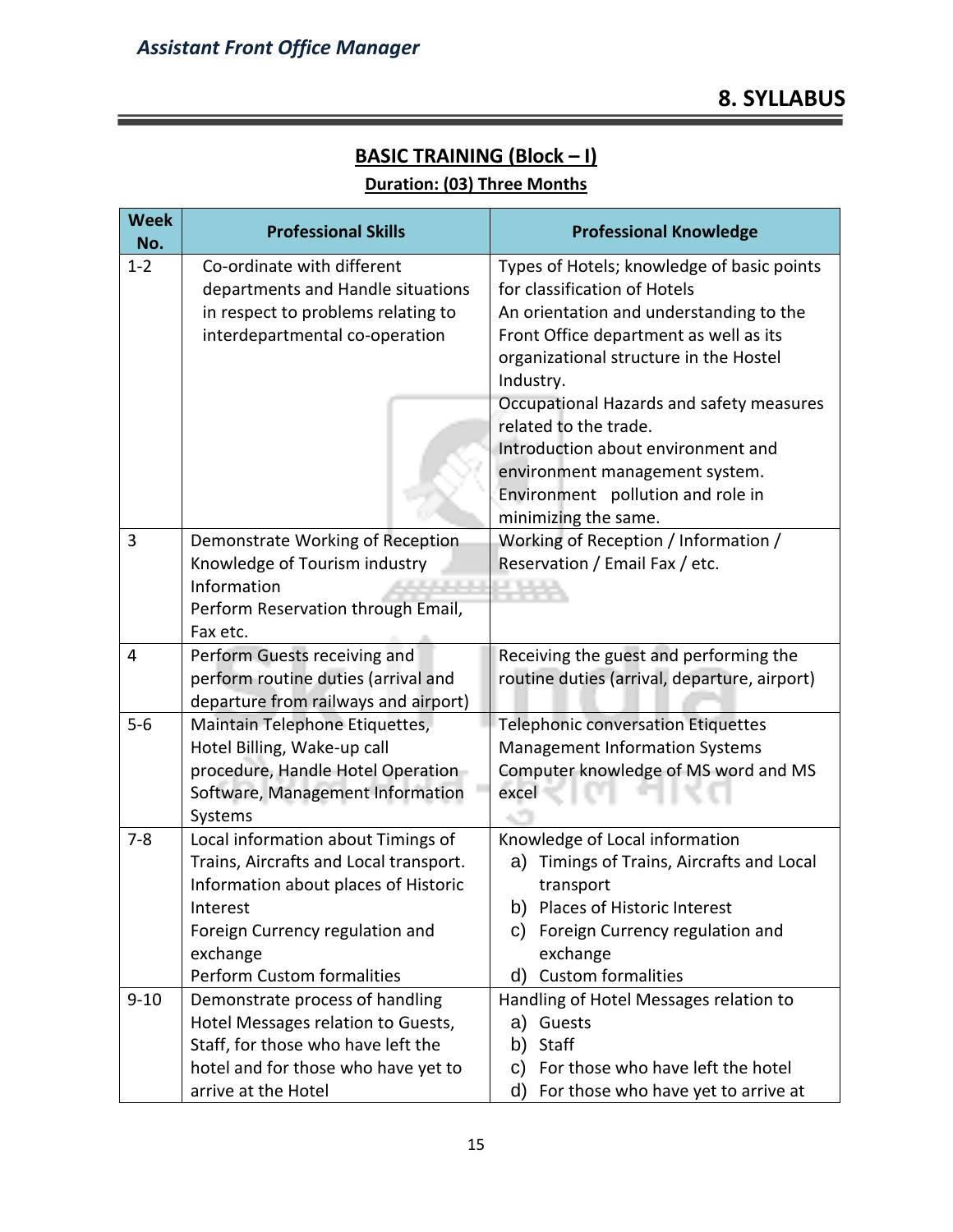|    |                                                | the Hotel                                    |  |
|----|------------------------------------------------|----------------------------------------------|--|
| 11 | Take custody of Customers property-            | Custody of Customers property (Left          |  |
|    | Left Luggage, Lost and Found etc.              | Luggage, Lost and Found etc.) Security and   |  |
|    |                                                | safety custody system.                       |  |
| 12 | Demonstrate the various services               | Knowledge of all the services available in   |  |
|    | provided to Guests from the hotel              | the hotel in the interest of the Guest       |  |
| 13 | Handle Guest Complaints and their              | <b>Handling Guest Complaints</b>             |  |
|    | feedbacks.                                     | Handling Emergencies (Thefts, Fire,          |  |
|    |                                                | Accidents, Drunken Guests, Sick Guest, etc.) |  |
|    | Project Work Assigned by the Departmental Head |                                              |  |
|    | <b>Assessment/Examination 03days</b>           |                                              |  |

**Note: -** *More emphasis to be given on video/real-life pictures during theoretical classes. Some real-life pictures/videos of related industry operations may be shown to the trainees to give a feel of Industry and their future assignment.*



# Skill India कौशल भारत-कुशल भारत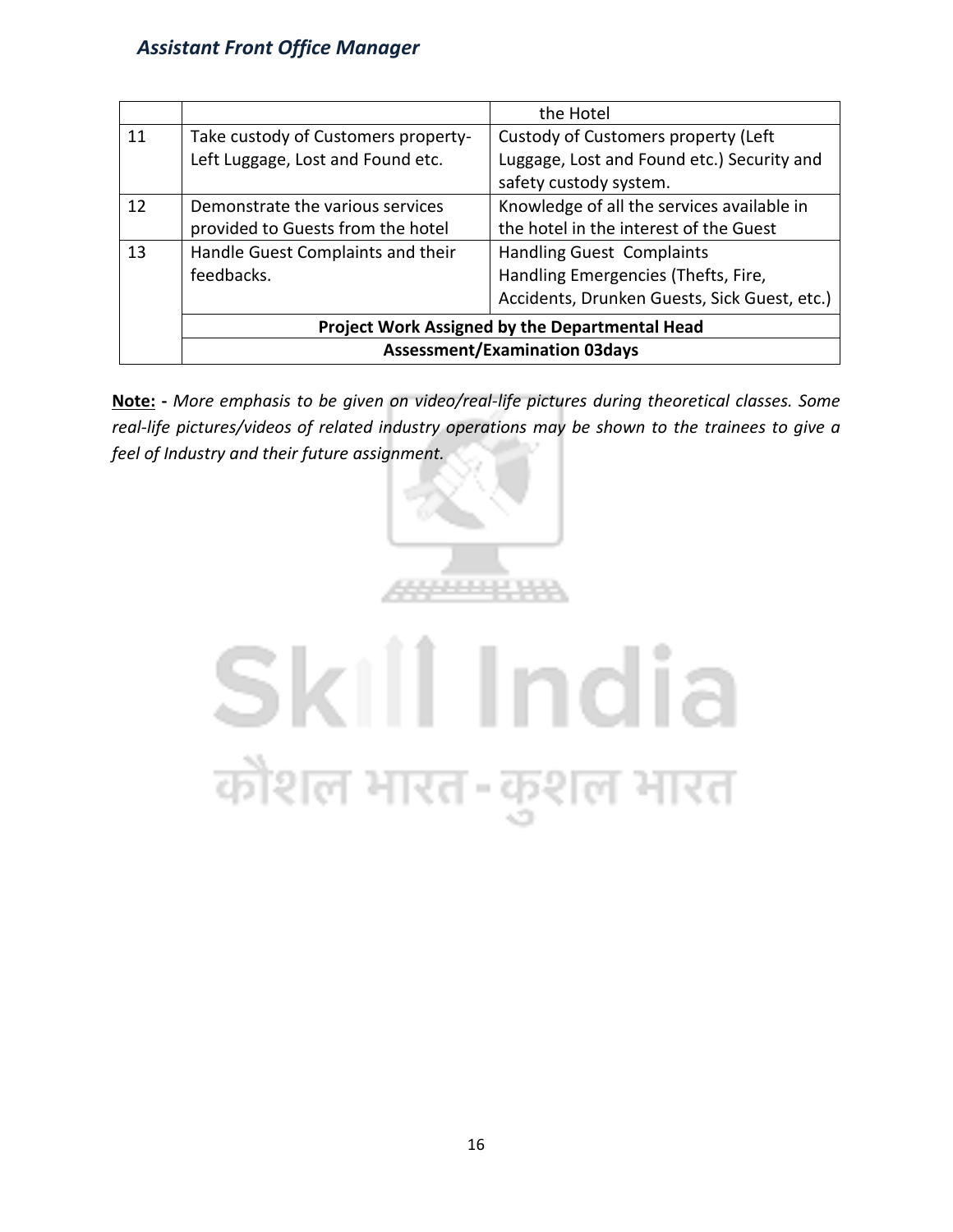## **9. SYLLABUS - CORE SKILLS**

#### **9.1 EMPLOYABILITY SKILLS**

<u> Tanzania (m. 1888)</u>

#### **(DURATION: - 110 HRS.)**

| $Block - I$                |                                                                         |  |  |  |  |  |  |  |  |  |  |
|----------------------------|-------------------------------------------------------------------------|--|--|--|--|--|--|--|--|--|--|
| (Duration - 55 hrs.)       |                                                                         |  |  |  |  |  |  |  |  |  |  |
| 1. English Literacy        |                                                                         |  |  |  |  |  |  |  |  |  |  |
| <b>Duration: 20 Hrs.</b>   | <b>Marks</b><br>:09                                                     |  |  |  |  |  |  |  |  |  |  |
| Pronunciation              | Accentuation (mode of pronunciation) on simple words, Diction           |  |  |  |  |  |  |  |  |  |  |
|                            | (use of word and speech)                                                |  |  |  |  |  |  |  |  |  |  |
| <b>Functional Grammar</b>  | Transformation of sentences, Voice change, Change of tense,             |  |  |  |  |  |  |  |  |  |  |
|                            | Spellings.                                                              |  |  |  |  |  |  |  |  |  |  |
| <b>Reading</b>             | Reading and understanding simple sentences about self, work and         |  |  |  |  |  |  |  |  |  |  |
|                            | environment                                                             |  |  |  |  |  |  |  |  |  |  |
| <b>Writing</b>             | Construction of simple sentences Writing                                |  |  |  |  |  |  |  |  |  |  |
|                            | simple English                                                          |  |  |  |  |  |  |  |  |  |  |
| Speaking / Spoken          | Speaking with preparation on self, on family, on friends/ classmates,   |  |  |  |  |  |  |  |  |  |  |
| <b>English</b>             | on know, picture reading gain confidence through role-playing and       |  |  |  |  |  |  |  |  |  |  |
|                            | discussions on current happening job description, asking about          |  |  |  |  |  |  |  |  |  |  |
|                            | someone's job habitual actions. Cardinal (fundamental) numbers          |  |  |  |  |  |  |  |  |  |  |
|                            | ordinal numbers. Taking messages, passing messages on and filling in    |  |  |  |  |  |  |  |  |  |  |
|                            | message forms Greeting and introductions office hospitality, Resumes    |  |  |  |  |  |  |  |  |  |  |
|                            | or curriculum vita essential parts, letters of application reference to |  |  |  |  |  |  |  |  |  |  |
|                            | previous communication.                                                 |  |  |  |  |  |  |  |  |  |  |
| 2. I.T. Literacy           |                                                                         |  |  |  |  |  |  |  |  |  |  |
| <b>Duration: 20 Hrs.</b>   | <b>Marks</b><br>:09                                                     |  |  |  |  |  |  |  |  |  |  |
| <b>Basics of Computer</b>  | Computer<br>and its applications, Hardware<br>Introduction,<br>and      |  |  |  |  |  |  |  |  |  |  |
|                            | peripherals, Switching on-Starting and shutting down of computer.       |  |  |  |  |  |  |  |  |  |  |
| <b>Computer Operating</b>  | Basics of Operating System, WINDOWS, The user interface of              |  |  |  |  |  |  |  |  |  |  |
| System                     | Windows OS, Create, Copy, Move and delete Files and Folders, Use of     |  |  |  |  |  |  |  |  |  |  |
|                            | External memory like pen drive, CD, DVD etc, Use of Common              |  |  |  |  |  |  |  |  |  |  |
|                            | applications.                                                           |  |  |  |  |  |  |  |  |  |  |
| Word processing and        | Basic operating of Word Processing, Creating, opening and closing       |  |  |  |  |  |  |  |  |  |  |
| Worksheet                  | Documents, use of shortcuts, Creating and Editing of Text, Formatting   |  |  |  |  |  |  |  |  |  |  |
|                            | the Text, Insertion & creation of Tables. Printing document.            |  |  |  |  |  |  |  |  |  |  |
|                            | Basics of Excel worksheet, understanding basic commands, creating       |  |  |  |  |  |  |  |  |  |  |
|                            | simple worksheets, understanding sample worksheets, use of simple       |  |  |  |  |  |  |  |  |  |  |
|                            | formulas and functions, Printing of simple excel sheets.                |  |  |  |  |  |  |  |  |  |  |
| <b>Computer Networking</b> | Basic of computer Networks (using real life examples), Definitions of   |  |  |  |  |  |  |  |  |  |  |
| and Internet               | Local Area Network (LAN), Wide Area Network (WAN), Internet,            |  |  |  |  |  |  |  |  |  |  |
|                            | Concept of Internet (Network of Networks), Meaning of World Wide        |  |  |  |  |  |  |  |  |  |  |
|                            | Web (WWW), Web Browser, Web Site, Web page and Search Engines.          |  |  |  |  |  |  |  |  |  |  |
|                            | Accessing the Internet using Web Browser, Downloading and Printing      |  |  |  |  |  |  |  |  |  |  |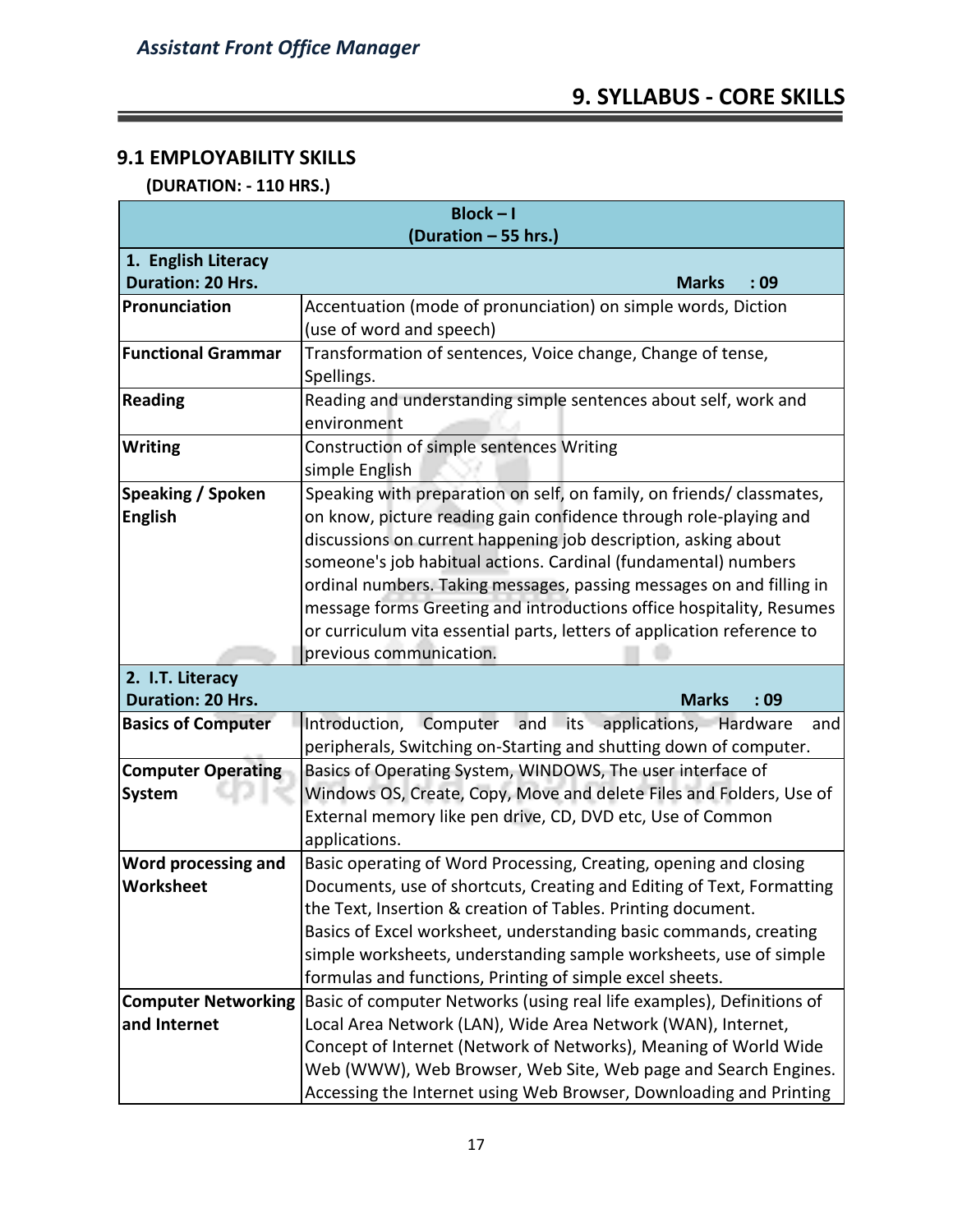|                                  | Web Pages, Opening an email account and use of email. Social media     |  |  |  |  |  |  |  |  |  |  |  |  |
|----------------------------------|------------------------------------------------------------------------|--|--|--|--|--|--|--|--|--|--|--|--|
|                                  | sites and its implication.                                             |  |  |  |  |  |  |  |  |  |  |  |  |
|                                  | Information Security and antivirus tools, Do's and Don'ts in           |  |  |  |  |  |  |  |  |  |  |  |  |
|                                  | Information Security, Awareness of IT - ACT, types of cyber crimes.    |  |  |  |  |  |  |  |  |  |  |  |  |
| <b>3. Communication Skills</b>   |                                                                        |  |  |  |  |  |  |  |  |  |  |  |  |
| <b>Duration: 15 Hrs.</b>         | : 07<br><b>Marks</b>                                                   |  |  |  |  |  |  |  |  |  |  |  |  |
| Introduction to                  | Communication and its importance                                       |  |  |  |  |  |  |  |  |  |  |  |  |
| <b>Communication Skills</b>      | Principles of Effective communication                                  |  |  |  |  |  |  |  |  |  |  |  |  |
|                                  | Types of communication - verbal, non verbal, written, email, talking   |  |  |  |  |  |  |  |  |  |  |  |  |
|                                  | on phone.                                                              |  |  |  |  |  |  |  |  |  |  |  |  |
|                                  | Non verbal communication -characteristics, components-Para-            |  |  |  |  |  |  |  |  |  |  |  |  |
|                                  | language                                                               |  |  |  |  |  |  |  |  |  |  |  |  |
|                                  | Body language                                                          |  |  |  |  |  |  |  |  |  |  |  |  |
|                                  | Barriers to communication and dealing with barriers.                   |  |  |  |  |  |  |  |  |  |  |  |  |
|                                  | Handling nervousness/ discomfort.                                      |  |  |  |  |  |  |  |  |  |  |  |  |
| <b>Listening Skills</b>          | Listening-hearing and listening, effective listening, barriers to      |  |  |  |  |  |  |  |  |  |  |  |  |
|                                  | effective listening guidelines for effective listening.                |  |  |  |  |  |  |  |  |  |  |  |  |
|                                  | Triple- A Listening - Attitude, Attention & Adjustment.                |  |  |  |  |  |  |  |  |  |  |  |  |
|                                  | Active Listening Skills.                                               |  |  |  |  |  |  |  |  |  |  |  |  |
| <b>Motivational Training</b>     | Characteristics Essential to Achieving Success.                        |  |  |  |  |  |  |  |  |  |  |  |  |
|                                  | The Power of Positive Attitude.                                        |  |  |  |  |  |  |  |  |  |  |  |  |
|                                  | Self awareness                                                         |  |  |  |  |  |  |  |  |  |  |  |  |
|                                  | <b>Importance of Commitment</b>                                        |  |  |  |  |  |  |  |  |  |  |  |  |
|                                  | <b>Ethics and Values</b>                                               |  |  |  |  |  |  |  |  |  |  |  |  |
|                                  | <b>Ways to Motivate Oneself</b>                                        |  |  |  |  |  |  |  |  |  |  |  |  |
|                                  | Personal Goal setting and Employability Planning.                      |  |  |  |  |  |  |  |  |  |  |  |  |
|                                  | Manners, Etiquettes, Dress code for an interview                       |  |  |  |  |  |  |  |  |  |  |  |  |
| <b>Facing Interviews</b>         | Do's & Don'ts for an interview.                                        |  |  |  |  |  |  |  |  |  |  |  |  |
| <b>Behavioral Skills</b>         | <b>Problem Solving</b>                                                 |  |  |  |  |  |  |  |  |  |  |  |  |
|                                  | <b>Confidence Building</b>                                             |  |  |  |  |  |  |  |  |  |  |  |  |
|                                  | Attitude                                                               |  |  |  |  |  |  |  |  |  |  |  |  |
|                                  | $Block - II$                                                           |  |  |  |  |  |  |  |  |  |  |  |  |
| Duration - 55 hrs.               |                                                                        |  |  |  |  |  |  |  |  |  |  |  |  |
| 4. Entrepreneurship Skills       |                                                                        |  |  |  |  |  |  |  |  |  |  |  |  |
| Duration: 15 Hrs.                | <b>Marks</b><br>:06                                                    |  |  |  |  |  |  |  |  |  |  |  |  |
| <b>Concept of</b>                | Entrepreneur - Entrepreneurship - Enterprises:-Conceptual issue        |  |  |  |  |  |  |  |  |  |  |  |  |
| Entrepreneurship                 | Entrepreneurship vs. management, Entrepreneurial motivation.           |  |  |  |  |  |  |  |  |  |  |  |  |
|                                  | Performance & Record, Role & Function of entrepreneurs in relation     |  |  |  |  |  |  |  |  |  |  |  |  |
|                                  | to the enterprise & relation to the economy, Source of business ideas, |  |  |  |  |  |  |  |  |  |  |  |  |
|                                  | Entrepreneurial opportunities, The process of setting up a business.   |  |  |  |  |  |  |  |  |  |  |  |  |
| <b>Project Preparation &amp;</b> | Qualities of a good Entrepreneur, SWOT and Risk Analysis. Concept &    |  |  |  |  |  |  |  |  |  |  |  |  |
| <b>Marketing analysis</b>        | application of PLC, Sales & distribution Management. Different         |  |  |  |  |  |  |  |  |  |  |  |  |
|                                  | Between Small Scale & Large Scale Business, Market Survey, Method      |  |  |  |  |  |  |  |  |  |  |  |  |
|                                  | of marketing, Publicity and advertisement, Marketing Mix.              |  |  |  |  |  |  |  |  |  |  |  |  |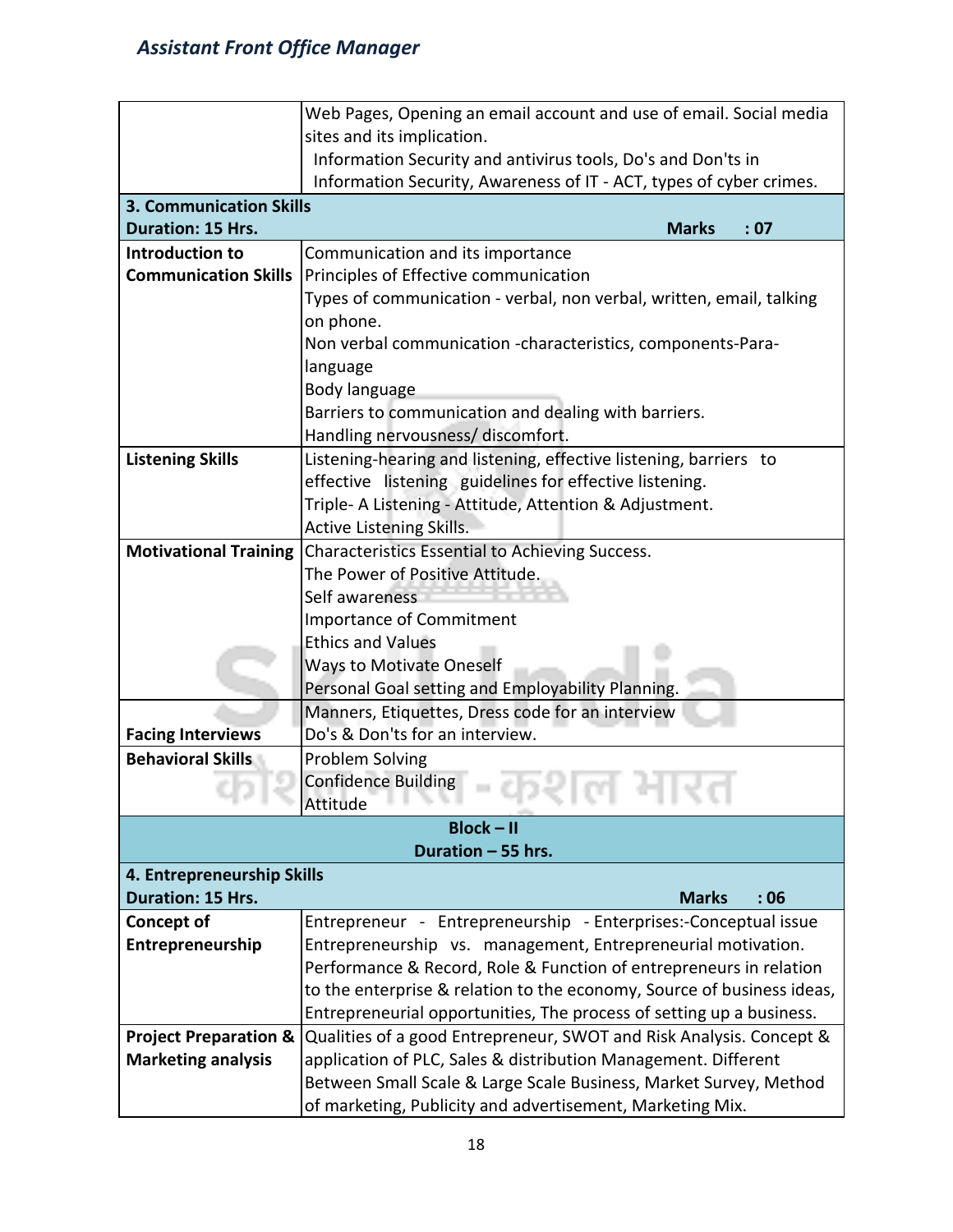| <b>Institutions Support</b>  | Preparation of Project. Role of Various Schemes and Institutes for self-          |  |  |  |  |  |  |  |
|------------------------------|-----------------------------------------------------------------------------------|--|--|--|--|--|--|--|
|                              | employment i.e. DIC, SIDA, SISI, NSIC, SIDO, Idea for financing/ non              |  |  |  |  |  |  |  |
|                              | financing support agencies to familiarizes with the Policies                      |  |  |  |  |  |  |  |
|                              | /Programmes & procedure & the available scheme.                                   |  |  |  |  |  |  |  |
| Investment                   | Project formation, Feasibility, Legal formalities i.e., Shop Act,                 |  |  |  |  |  |  |  |
| Procurement                  | Estimation & Costing, Investment procedure - Loan procurement -                   |  |  |  |  |  |  |  |
|                              | <b>Banking Processes.</b>                                                         |  |  |  |  |  |  |  |
| 5. Productivity              |                                                                                   |  |  |  |  |  |  |  |
| <b>Duration: 10 Hrs.</b>     | <b>Marks</b><br>:05                                                               |  |  |  |  |  |  |  |
| <b>Benefits</b>              | Personal / Workman - Incentive, Production linked Bonus,                          |  |  |  |  |  |  |  |
|                              | Improvement in living standard.                                                   |  |  |  |  |  |  |  |
| <b>Affecting Factors</b>     | Skills, Working Aids, Automation, Environment, Motivation - How                   |  |  |  |  |  |  |  |
|                              | improves or slows down.                                                           |  |  |  |  |  |  |  |
| <b>Comparison with</b>       | Comparative productivity in developed countries (viz. Germany, Japan              |  |  |  |  |  |  |  |
| developed countries          | and Australia) in selected industries e.g. Manufacturing, Steel, Mining,          |  |  |  |  |  |  |  |
|                              | Construction etc. Living standards of those countries, wages.                     |  |  |  |  |  |  |  |
| <b>Personal Finance</b>      | Banking processes, Handling ATM, KYC registration, safe cash                      |  |  |  |  |  |  |  |
| <b>Management</b>            | handling, Personal risk and Insurance.                                            |  |  |  |  |  |  |  |
|                              | 6. Occupational Safety, Health and Environment Education                          |  |  |  |  |  |  |  |
| Duration: 15 Hrs.            | <b>Marks</b><br>:06                                                               |  |  |  |  |  |  |  |
| <b>Safety &amp; Health</b>   | Introduction to Occupational Safety and Health importance of safety               |  |  |  |  |  |  |  |
|                              | and health at workplace.                                                          |  |  |  |  |  |  |  |
| <b>Occupational Hazards</b>  | Basic Hazards, Chemical Hazards, Vibroacoustic Hazards, Mechanical                |  |  |  |  |  |  |  |
|                              | Hazards, Electrical Hazards, Thermal Hazards. Occupational health,                |  |  |  |  |  |  |  |
|                              | hygienic, Occupational Diseases/ Disorders & its<br>Occupational                  |  |  |  |  |  |  |  |
|                              | prevention.                                                                       |  |  |  |  |  |  |  |
| <b>Accident &amp; safety</b> | Basic principles for protective equipment.                                        |  |  |  |  |  |  |  |
|                              | Accident Prevention techniques - control of accidents and safety                  |  |  |  |  |  |  |  |
|                              | measures.                                                                         |  |  |  |  |  |  |  |
| <b>First Aid</b>             | Care of injured & Sick at the workplaces, First-Aid & Transportation of<br>.<br>. |  |  |  |  |  |  |  |
|                              | sick person.                                                                      |  |  |  |  |  |  |  |
| <b>Basic Provisions</b>      | Idea of basic provision legislation of India.                                     |  |  |  |  |  |  |  |
|                              | Safety, health, welfare under legislative of India.                               |  |  |  |  |  |  |  |
| Ecosystem                    | Introduction to Environment. Relationship between Society and                     |  |  |  |  |  |  |  |
|                              | Environment, Ecosystem and Factors causing imbalance.                             |  |  |  |  |  |  |  |
| <b>Pollution</b>             | Pollution and pollutants including liquid, gaseous, solid and hazardous           |  |  |  |  |  |  |  |
|                              | waste.                                                                            |  |  |  |  |  |  |  |
| <b>Energy Conservation</b>   | Conservation of Energy, re-use and recycle.                                       |  |  |  |  |  |  |  |
| <b>Global warming</b>        | Global warming, climate change and Ozone layer depletion.                         |  |  |  |  |  |  |  |
| <b>Ground Water</b>          | Hydrological cycle, ground and surface water, Conservation and                    |  |  |  |  |  |  |  |
|                              | Harvesting of water.                                                              |  |  |  |  |  |  |  |
| Environment                  | Right attitude towards environment, Maintenance of in -house                      |  |  |  |  |  |  |  |
|                              | environment.                                                                      |  |  |  |  |  |  |  |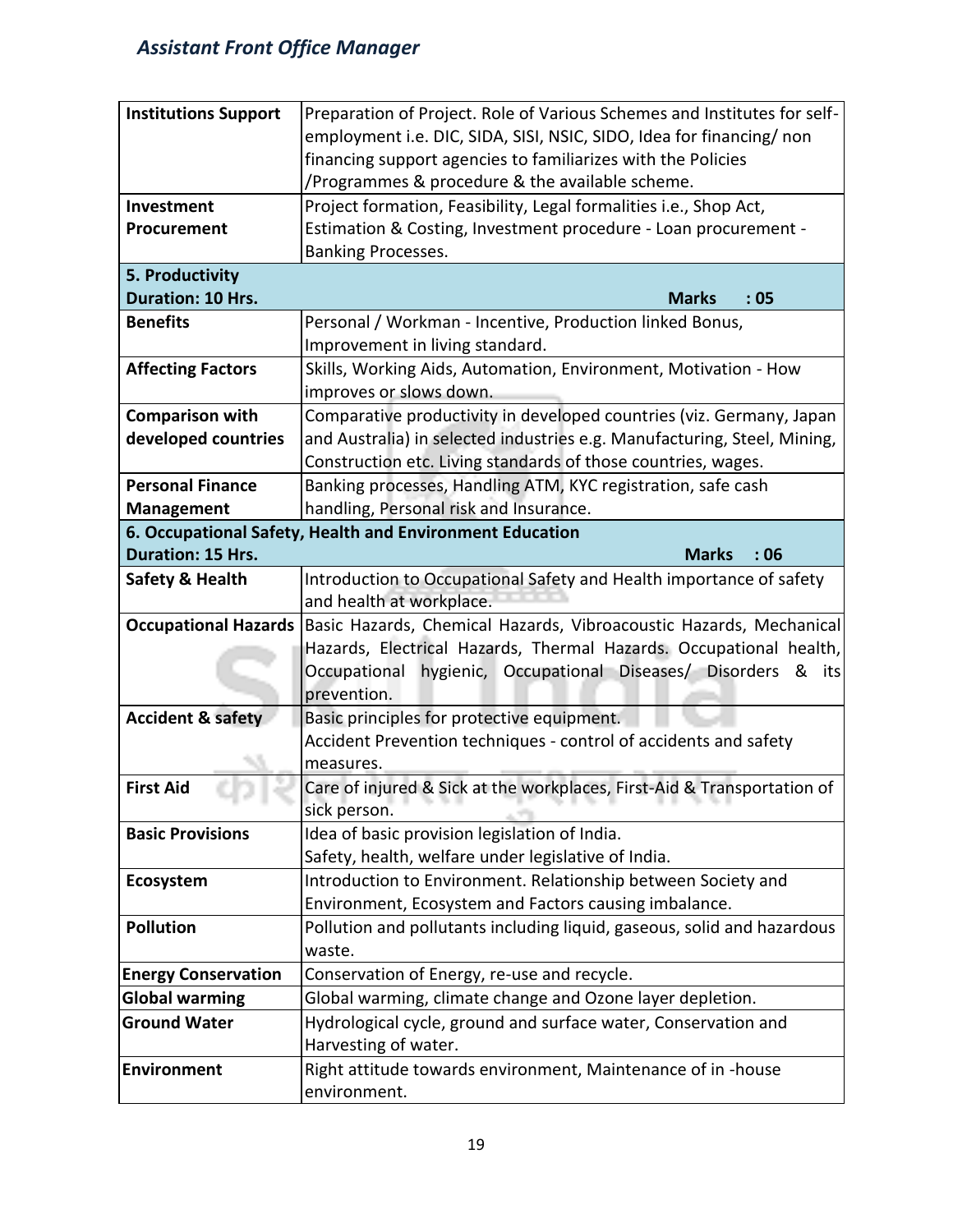| 7. Labour Welfare Legislation |                                                                          |  |  |  |  |  |  |  |  |  |  |
|-------------------------------|--------------------------------------------------------------------------|--|--|--|--|--|--|--|--|--|--|
| <b>Duration: 05 Hrs.</b>      | <b>Marks</b><br>:03                                                      |  |  |  |  |  |  |  |  |  |  |
| <b>Welfare Acts</b>           | Benefits guaranteed under various acts-Factories Act, Apprenticeship     |  |  |  |  |  |  |  |  |  |  |
|                               | Act, Employees State Insurance Act (ESI), Payment Wages Act,             |  |  |  |  |  |  |  |  |  |  |
|                               | Employees Provident Fund Act, The Workmen's compensation Act.            |  |  |  |  |  |  |  |  |  |  |
| 8. Quality Tools              |                                                                          |  |  |  |  |  |  |  |  |  |  |
| <b>Duration: 10 Hrs.</b>      | <b>Marks</b><br>: 05                                                     |  |  |  |  |  |  |  |  |  |  |
| <b>Quality Consciousness</b>  | Meaning of quality, Quality characteristic.                              |  |  |  |  |  |  |  |  |  |  |
| <b>Quality Circles</b>        | Definition, Advantage of small group activity, objectives of quality     |  |  |  |  |  |  |  |  |  |  |
|                               | Circle, Roles and function of Quality Circles in Organization, Operation |  |  |  |  |  |  |  |  |  |  |
|                               | of Quality circle. Approaches to starting Quality Circles, Steps for     |  |  |  |  |  |  |  |  |  |  |
|                               | continuation Quality Circles.                                            |  |  |  |  |  |  |  |  |  |  |
| <b>Quality Management</b>     | Idea of ISO 9000 and BIS systems and its importance in maintaining       |  |  |  |  |  |  |  |  |  |  |
| <b>System</b>                 | qualities.                                                               |  |  |  |  |  |  |  |  |  |  |
| <b>House Keeping</b>          | Purpose of House-keeping, Practice of good Housekeeping.                 |  |  |  |  |  |  |  |  |  |  |
| <b>Quality Tools</b>          | Basic quality tools with a few examples.                                 |  |  |  |  |  |  |  |  |  |  |



# Skill India कौशल भारत-कुशल भारत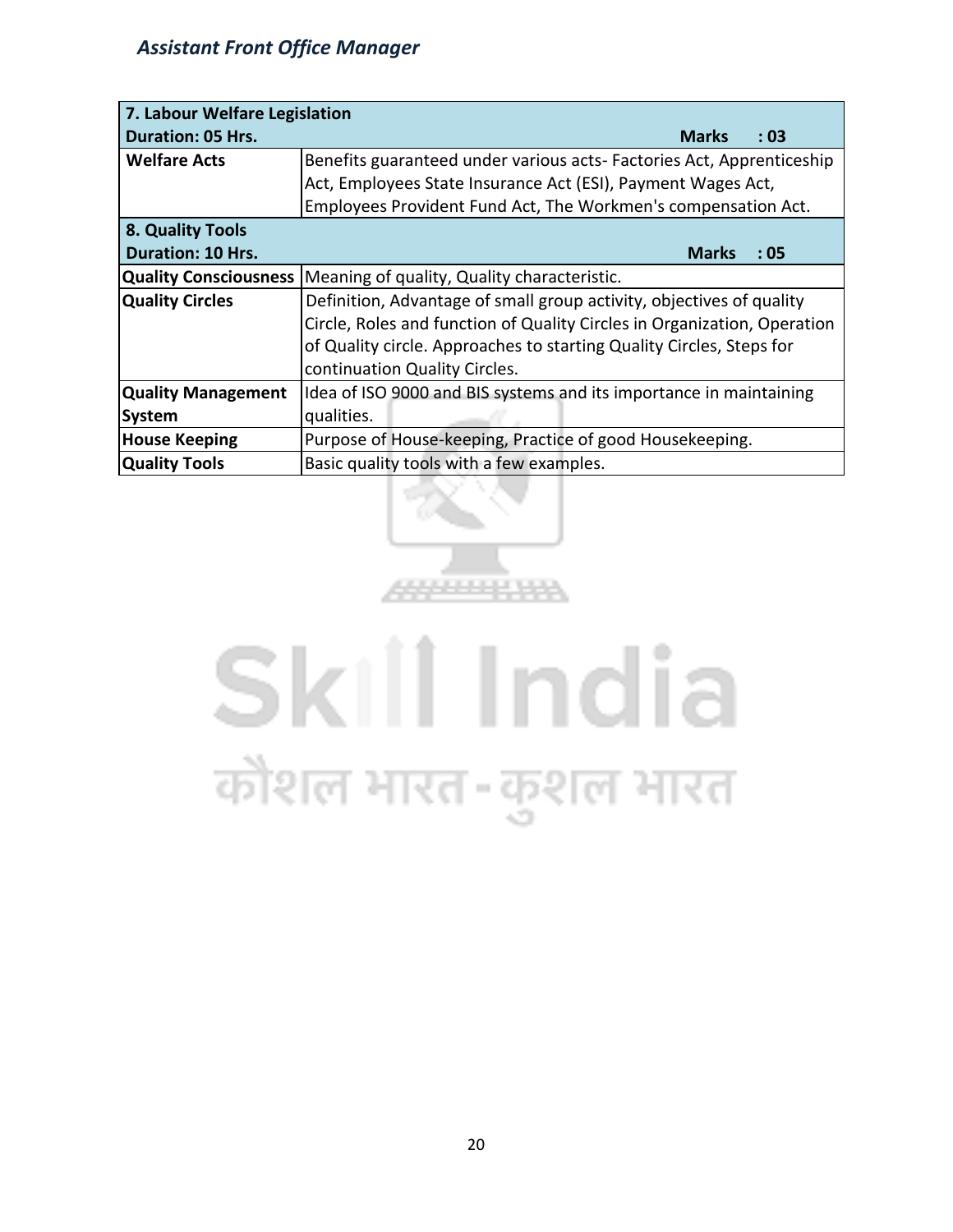## **10. DETAILS OF COMPETENCIES (ON-JOBTRAINING)**

The **competencies/ specific outcomes** on completion of On-Job Training are detailed below: -

#### **Block – I (On-the-Job Training) (9 Months)**

- 1. Register maintenances in hotel front office.
- 2. Knowledge about various departments in hotels.
- 3. Maintain etiquettes in front office. Sense of grooming.
- 4. Communication skill development and personal appearance.
- 5. Procedure for reservation and make/receive payments by online and telephone.
- 6. Online money transfer for bill payment. Handling credit bills.
- 7. Procedure for check-out and check –in. Procedures for group check –in. Procedures for room extension and skipper. Advance check -in and check –out. Booking of walkin guests.
- 8. Standard and control of master key. Handling key card machines.
- 9. Arrangement for luggage.

**Block – II (On-the-Job Training) (12 Months)**

- 10. Inform guests about room and emergency exit and fire assembly points. Use of Errand cards.
- 11. Handle guest complaints and feedback. Safety locker management.
- 12. Handle incoming and outgoing e-mails. Lost and Found procedure.
- 13. Handle Epbax System. Answer and making calls.
- 14. Knowledge of statutory compliance particular to trade requirement.
- 15. Receive Guests, handle Reservation, Enquires, Guest Complaints, Arrival, Departures, Computer Packages and perform routine duties in the Front Office Department.
- 16. Knowledge of Basic front office Vocabulary, International airlines and tourism industry.

#### **Note:**

1. Industry must ensure that above mentioned competencies are achieved by the trainees during their on job training.

2. In addition to above competencies/ outcomes industry may impart additional training relevant to the specific industry.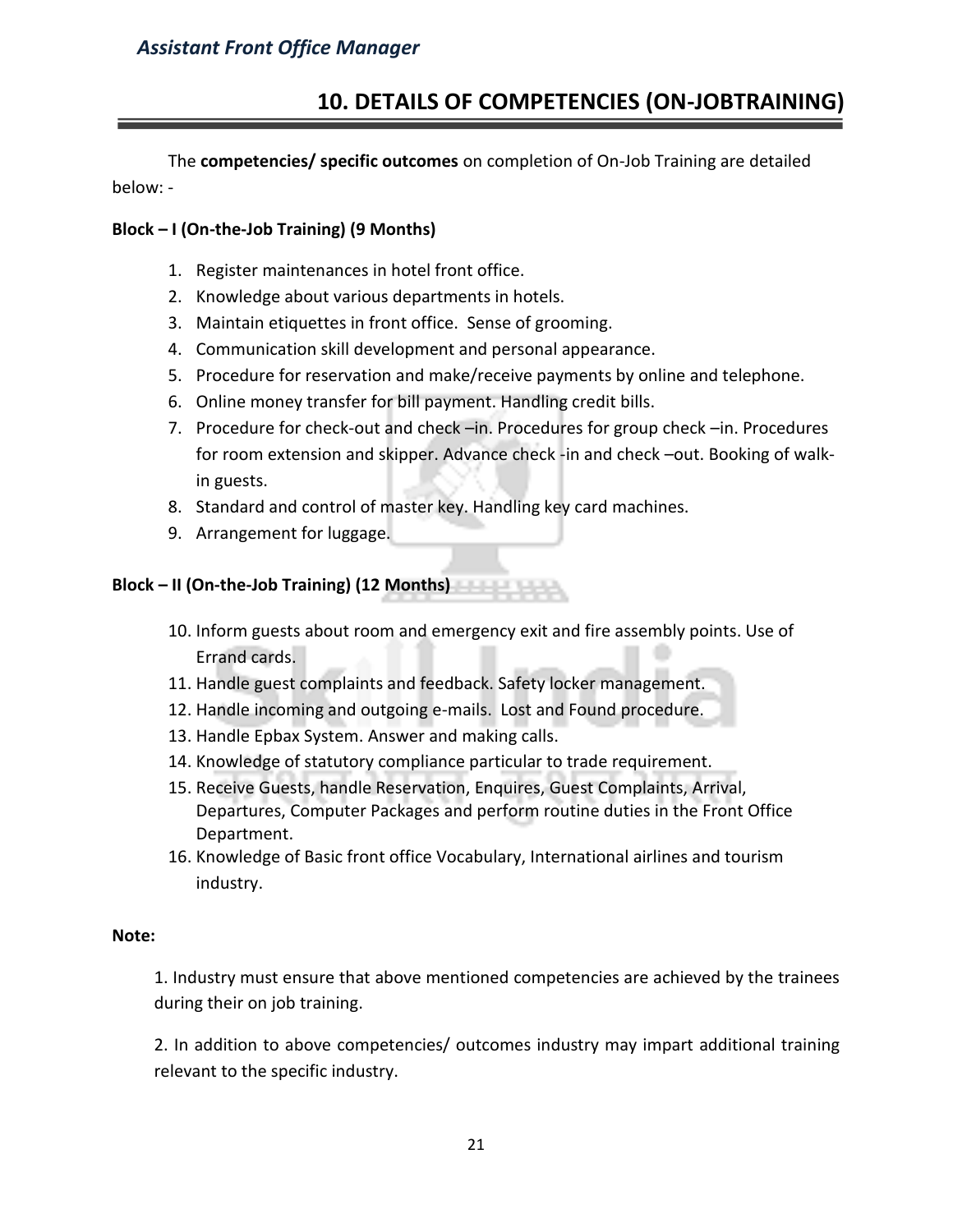ĩ

#### INFRASTRUCTURE FOR PROFESSIONAL SKILL & PROFESSIONAL KNOWLEDGE

| <b>ASSISTANT FRONT OFFICE MANAGER</b>                               |                                |                                     |          |  |  |  |  |  |
|---------------------------------------------------------------------|--------------------------------|-------------------------------------|----------|--|--|--|--|--|
| LIST OF TOOLS AND EQUIPMENT for Basic Training (For 20 Apprentices) |                                |                                     |          |  |  |  |  |  |
| A: TRAINEES TOOL KIT:-                                              |                                |                                     |          |  |  |  |  |  |
| SI.<br>No.                                                          | Name of the items              | <b>Specification</b>                | Quantity |  |  |  |  |  |
| $\mathbf{1}$                                                        | Computer                       | internet and latest configuration   | 01 No    |  |  |  |  |  |
| $\overline{2}$                                                      | Computer table with chair      | moving type                         | 01 No    |  |  |  |  |  |
| 3                                                                   | Instructor chair with table    |                                     | 01 No    |  |  |  |  |  |
| $\overline{\mathbf{4}}$                                             | Writing board                  |                                     | 01 No    |  |  |  |  |  |
| 5                                                                   | Phone                          | *Intercom * EPBAX with digital type | 01 No    |  |  |  |  |  |
| 6                                                                   | <b>Filing Rack</b>             | 3ft x 1.6ft x 6ft (lxbxh)           | 01 No    |  |  |  |  |  |
| $\overline{7}$                                                      | Viteny rack                    |                                     | 01 No    |  |  |  |  |  |
| 8                                                                   | Digital world clocks display   | $\blacksquare$                      | 01 No    |  |  |  |  |  |
| 9                                                                   | <b>Travel desk</b>             |                                     | 01 No    |  |  |  |  |  |
| 10                                                                  | Lobby sofa                     |                                     | 01 No    |  |  |  |  |  |
| 11                                                                  | Coffee table                   |                                     | 01 No    |  |  |  |  |  |
| 12                                                                  | Paintings on walls             |                                     | 01 No    |  |  |  |  |  |
| 13                                                                  | Sign boards                    |                                     | 01 No    |  |  |  |  |  |
| 14                                                                  | <b>Information boards</b>      |                                     | 01 No    |  |  |  |  |  |
| 15                                                                  | Lobby manager desk             | $\overline{\phantom{a}}$            | 01 No    |  |  |  |  |  |
| 16                                                                  | Bell boy counter               |                                     | 01 No    |  |  |  |  |  |
| 17                                                                  | <b>Travel</b> desk             |                                     | 01 No    |  |  |  |  |  |
| 18                                                                  | Student locker for 20 trainees | pigeon hole type                    | 01 No    |  |  |  |  |  |
| 19                                                                  | Steel cupboard                 |                                     | 02 Nos   |  |  |  |  |  |
| 20                                                                  | Book shelve with display glass | $\sim$                              | 01 No    |  |  |  |  |  |
| 21                                                                  | Split A/C unit                 | 2 ton                               | 02 Nos   |  |  |  |  |  |
| 22                                                                  | Fire extinguisher              | ч.<br><b>College</b>                | 01 No    |  |  |  |  |  |
| 23                                                                  | Stationery                     | ▸▔                                  | As       |  |  |  |  |  |
|                                                                     |                                |                                     | required |  |  |  |  |  |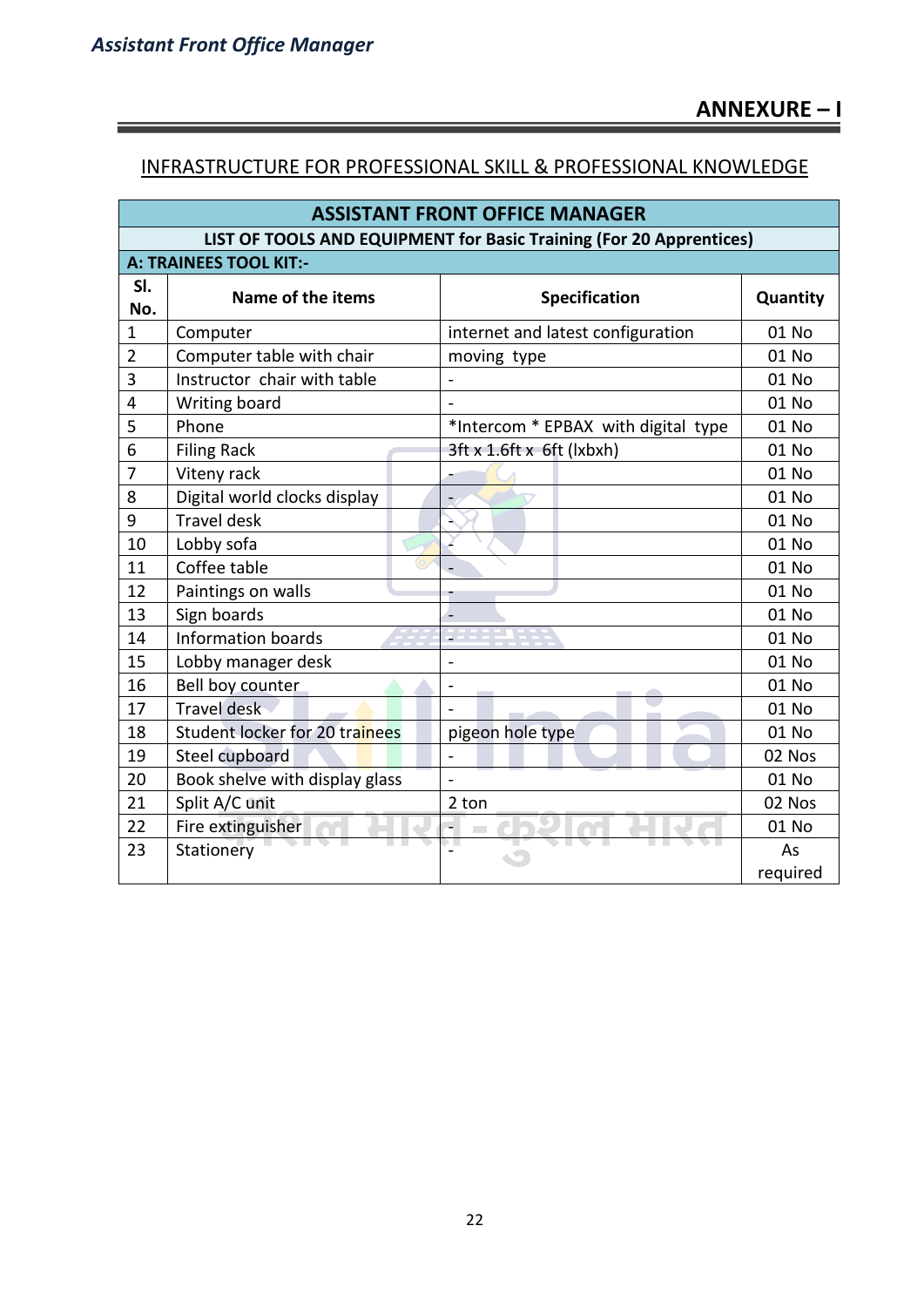| <b>TOOLS &amp; EQUIPMENTS FOR EMPLOYABILITY SKILLS</b> |                                                                  |          |  |  |  |  |  |  |
|--------------------------------------------------------|------------------------------------------------------------------|----------|--|--|--|--|--|--|
| SI. No.                                                | Name of the Equipment                                            | Quantity |  |  |  |  |  |  |
| 1.                                                     | Computer (PC) with latest configurations and Internet connection | 10 Nos.  |  |  |  |  |  |  |
|                                                        | with standard operating system and standard word processor and   |          |  |  |  |  |  |  |
|                                                        | worksheet software                                               |          |  |  |  |  |  |  |
| 2.                                                     | <b>UPS - 500VA</b>                                               | 10 Nos.  |  |  |  |  |  |  |
| 3.                                                     | Scanner cum Printer                                              | 1 No.    |  |  |  |  |  |  |
| 4.                                                     | <b>Computer Tables</b>                                           | 10 Nos.  |  |  |  |  |  |  |
| 5.                                                     | <b>Computer Chairs</b>                                           | 20 Nos.  |  |  |  |  |  |  |
| 6.                                                     | <b>LCD Projector</b>                                             | 1 No.    |  |  |  |  |  |  |
| 7.                                                     | White Board 1200mm x 900mm                                       | 1 No.    |  |  |  |  |  |  |
|                                                        |                                                                  |          |  |  |  |  |  |  |

*Note: - Above Tools & Equipments not required, if Computer LAB is available in the institute.*

# Skill India कौशल भारत-कुशल भारत